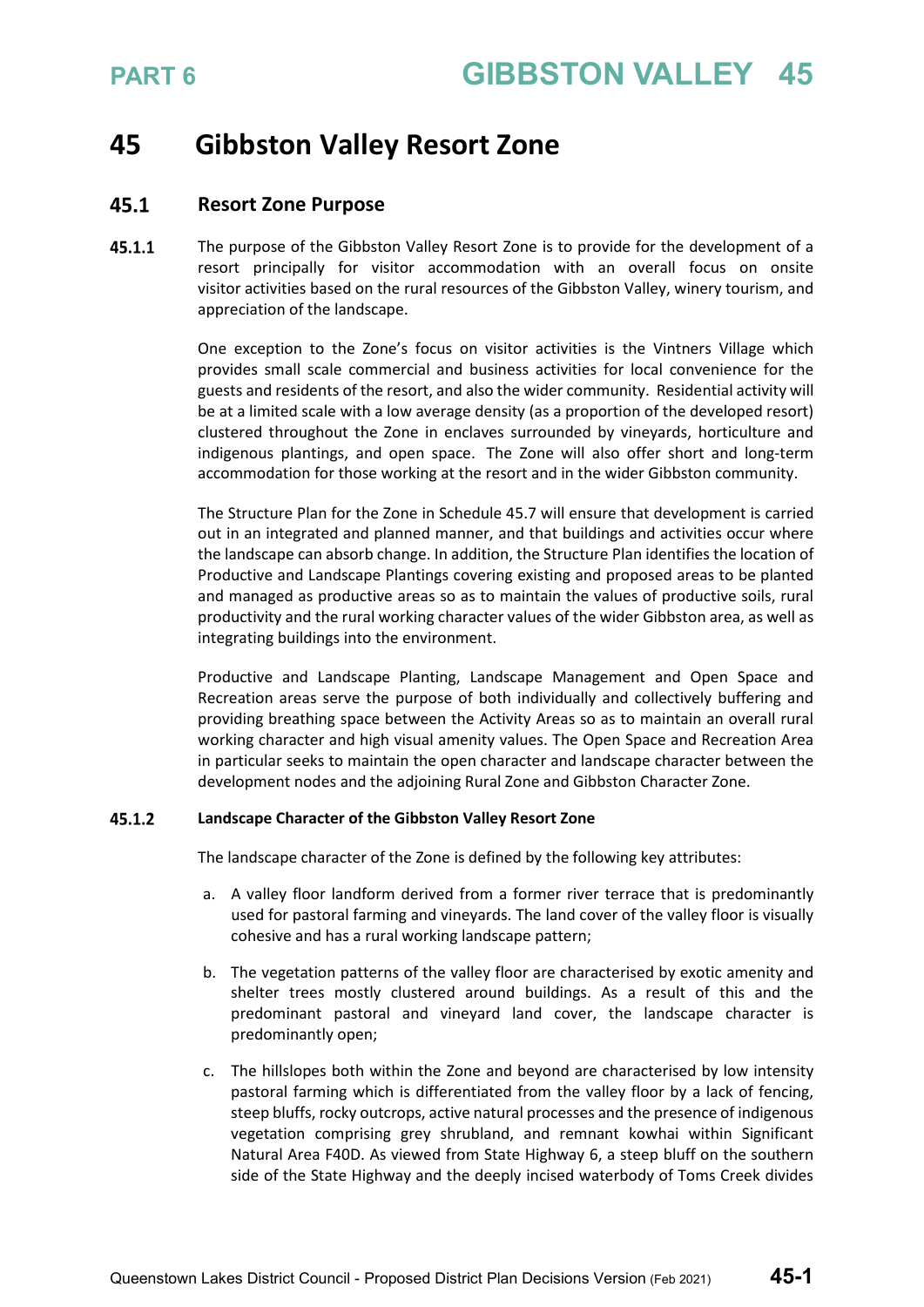

the Zone into two visual catchments. In contrast, the northern side of the Zone from State Highway 6 is predominantly open with uninterrupted views over the valley floor, across the Kawarau River Gorge to the Crown Range slopes;

- d. The topography, colour and texture of the hillslopes contribute to the distinction between the productive rural working character of the valley floor and the untamed character of the hillslopes;
- e. Existing buildings within the Zone are for the most part limited to the area around the Gibbston Valley Winery and are distinctive in terms of their appearance and affiliation with wine making and ancillary activities, and visitor accommodation.

### $45.1.3$ **The purpose of the various Activity Areas are summarised as follows:**

- a. **Gibbston Valley Winery Area (AA1)** to provide for further development around the existing Gibbston Valley Winery, accommodation and lodge development that primarily includes visitor accommodation, winery activities and commercial activity.
- b. **Paddock to Plate Area (AA2)** to provide a development node to further build upon the existing Gibbston Valley Winery, viticulture and horticulture activities through the establishment of activities such as a wine education facility, visitor accommodation and commercial activity with productive landscaping alongside SH6.
- c. **Gibbston Valley Living Area (AA3)** to provide for limited rural living opportunities, and visitor accommodation in a low density, rural living setting.
- d. **Vintners Village (AA4)** to provide for a range of small scale commercial and convenience retail activities not only for the guests and residents of the resort, but also the wider community.
- e. **The Terrace Area (AA5)** to provide for the establishment of primarily residential activity in a rural living setting.
- f. **Glenlee Area (AA6)** to provide for visitor accommodation in a rural living setting with limited rural living opportunities.
- g. **Community Area (AA7)** to provide for concerts and other entertainment and temporary activities.
- h. **The Basin Area (AA8)** to provide a node of medium density residential activity principally for workers accommodation and activities to support the ongoing maintenance and operation of the resort.
- i. **Productive and Landscape Planting Areas (PL)** to provide for either existing or proposed productive viticulture, or horticulture areas that also serve the ancillary purpose of mitigating visual effects of development from State Highway 6. These areas are described on the Structure Plan as:
	- Existing Productive Planting and Landscape Areas (PL(e));
	- Proposed Productive Planting and Landscape Areas (PL(p)).
- j. **Landscape Management Areas (LMA)**  to enhance those locations where indigenous revegetation is encouraged (particularly around watercourses) or where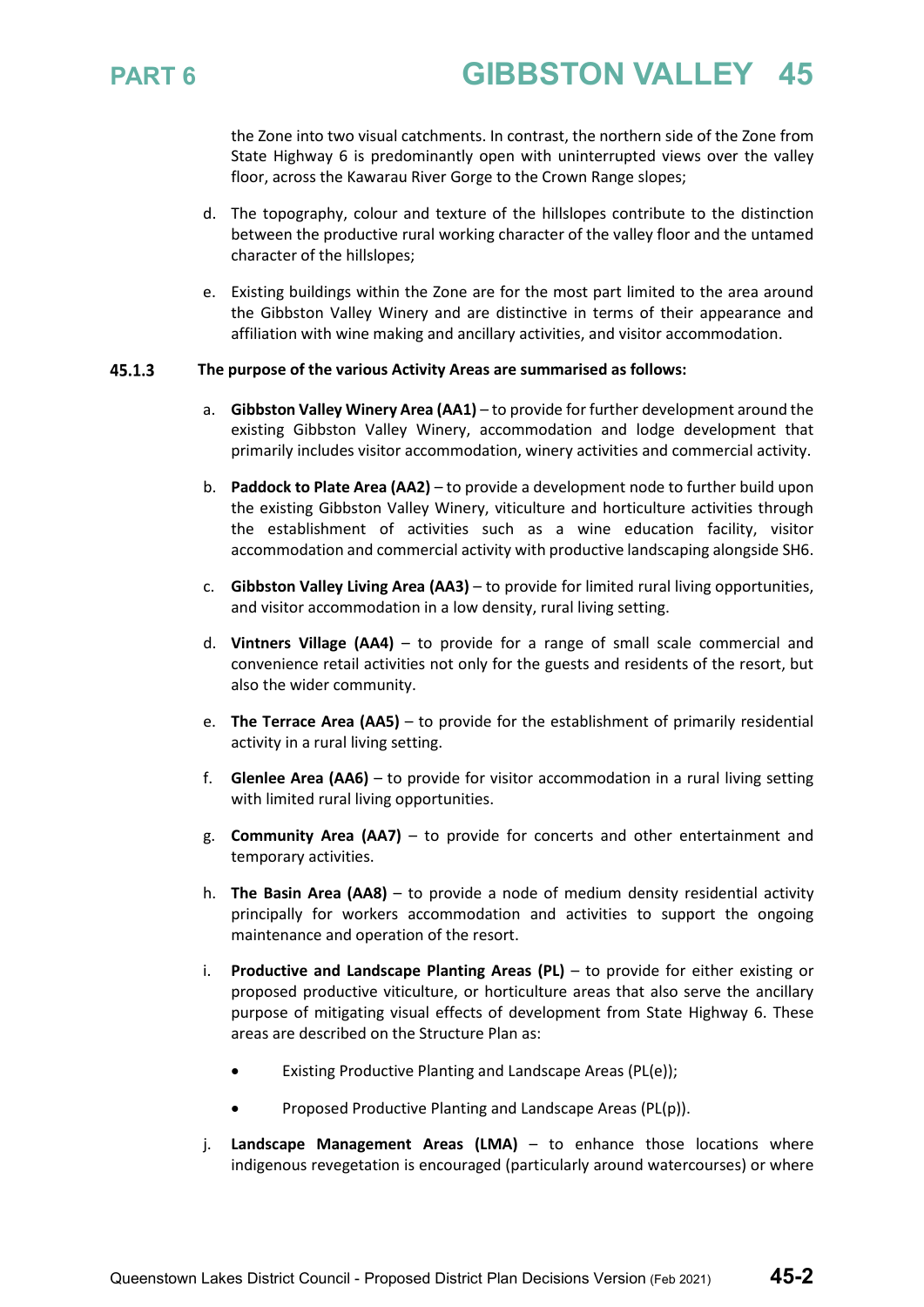

landscape management is needed to assist with mitigating the visual effects of development within AA2 and AA5.

k. **Open Space & Recreation Area (OSR)** – to protect the elevated and highly legible escarpment located to the south of the Activity Areas with a no build area, and setting aside other areas within the Zone to provide for natural processes associated with flooding of Toms Creek by way of a no build area, open space, passive recreation activities, and opportunities for commercial recreation activities.

### 45.2 **Objective and Policies**

45.2.1 **Objective – Visitor accommodation, viticulture, horticulture, commercial, tourism and limited residential activities developed in an integrated and planned manner with particular regard to the maintenance and enhancement of landscape, ecological values, soil values, productive land use and economic sustainability.** 

### **Policies**

### Structure Plan and Resort Development

- 45.2.1.1 Require development and activities to be located in general accordance with the Structure Plan so as to promote integrated and planned development and to avoid inappropriate development.
- 45.2.1.2 Provide for visitor accommodation as the principal visitor industry activity and maintain a low average density of residential development (as a proportion of the developed area) within the Zone.
- $45.2.1.3$ Encourage a range of activities in appropriate locations as directed by the Structure Plan with commercial and retail activities focussed on those that are ancillary and complementary to onsite visitor activities and experiences.
- 45.2.1.4 Ensure that any additional use and development in the Open Space and Recreation Area in proximity to the Gibbston Character Zone, or the Rural Zone Outstanding Natural Landscape has particular regard to views from the Kawarau River and its margins, and does not compromise the landscape values of those areas.
- 45.2.1.5 Recognise that further use and development of the Open Space and Recreation Area adjoining Activity Area 5 may be appropriate providing that development is located where it will not:
	- a. result in significant risk from flooding hazard from Toms Creek;
	- b. compromise landscape character and visual amenity values with particular regard to the important function of the Open Space and Recreation Area to maintain openness across the balance of the Zone;
	- c. result in a loss of rural working character and openness due to residential activity within the Zone and adjoining Gibbston Character Zone.
- 45.2.1.6 Require that any areas of Productive and Landscape Plantings and Landscape Management Areas are retained or are installed prior to the establishment of new buildings within each Activity Area shown on the Structure Plan, in order to maintain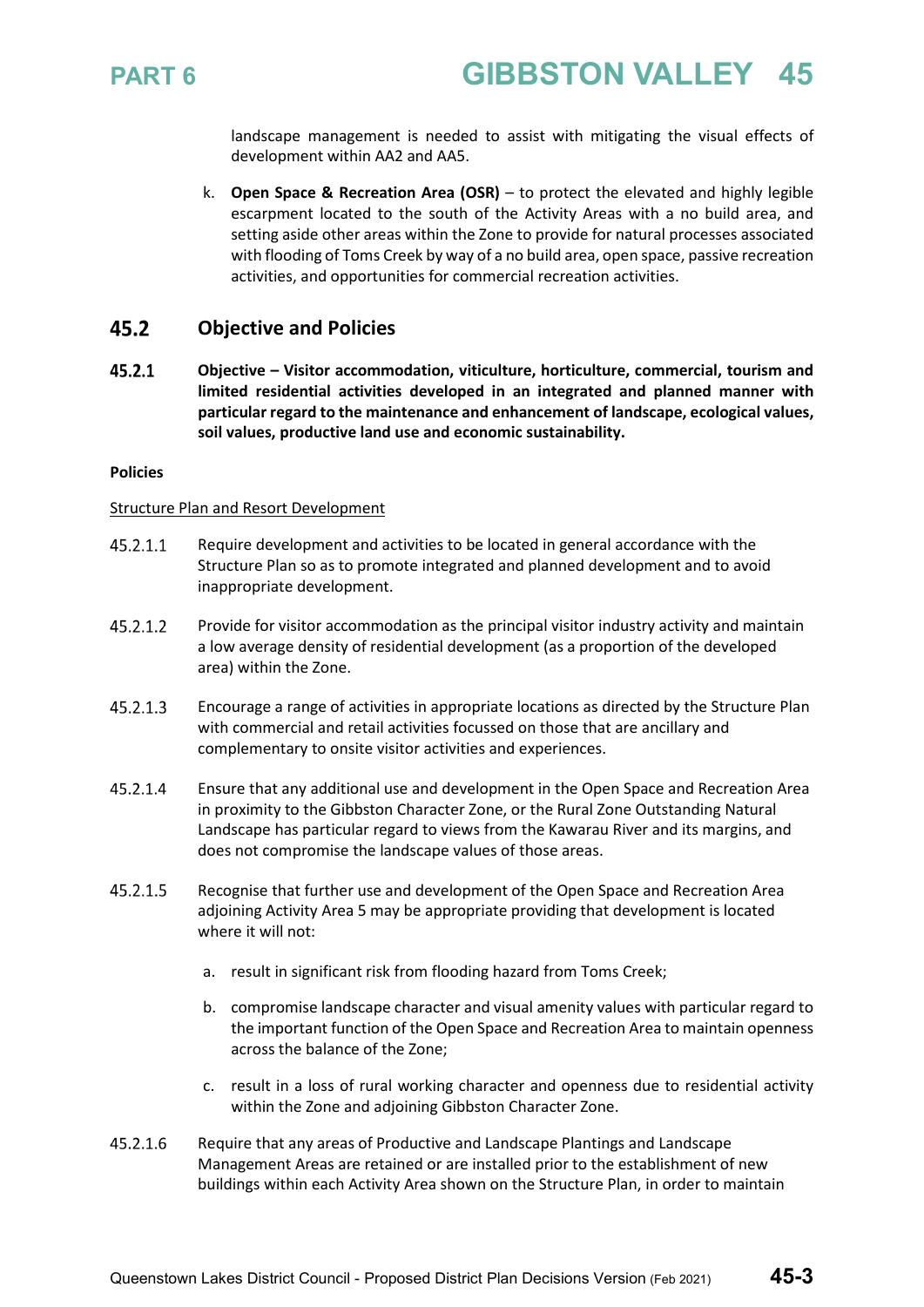

and enhance the values of significant soils, rural productivity and the landscape character of the Zone and landscape values of the wider Gibbston area.

- 45.2.1.7 Ensure the retention or installation of plantings within the Productive and Landscape Plantings, and the Landscape Management Areas provide for the following outcomes associated with the development of each identified Activity Area:
	- a. Activity Area 1: Retention and installation of viticulture plantings within PL3 to maintain productive plantings and to assist with the visual integration of winery buildings and development;
	- b. Activity Area 2: Installation of viticulture plantings within PL1 and installation of horticulture and viticulture within PL2 to provide for productive plantings that also serve the ancillary purpose of mitigating visual effects of development from State Highway 6. Exotic and indigenous planting within LMA1 to enhance biodiversity, visual amenity values and assist with the visual integration of the use and development within AA2;
	- c. Activity Area 3: Installation of viticulture plantings within PL5 to provide for productive plantings and the visual integration of buildings and development as viewed from State Highway 6;
	- d. Activity Area 4: Retention and enhancement of horticulture plantings within PL8. Installation within PL5 and retention within PL6 of viticulture plantings to provide for productive plantings and the visual integration of buildings and development as viewed from State Highway 6;
	- e. Activity Area 5: Indigenous vegetation plantings within LMA2 for the principal purpose of mitigating the potential adverse effects of buildings, and visually integrating use and development within AA5 and the wider Open Space and Recreation Area as viewed from State Highway 6. The plantings shall comprise grey shrubland species that in addition to enhancing indigenous biodiversity, are anticipated to have a maximum height in the order 3 to 5 metres that serve the purpose of mitigating foreground development within AA5 without obscuring views over the Open Space and Recreation Area to the Crown Range slopes; and
	- f. Activity Area 6: Viticulture plantings within PL6 and PL7 for the purpose of productive plantings and the visual integration of buildings and development as viewed from State Highway 6.

### Buildings

- 45.2.1.8 Require the external appearance of buildings to maintain or enhance overall landscape character of the Zone through sympathetic and innovative design, cladding, materials and colours.
- 45.2.1.9 Provide for a range of external building colours that are not as recessive as required generally for rural environments, but are fitting within the existing development nodes in Activity Area 1, including red and creams, and provide for these and similar colour schemes for buildings to be continued in Activity Areas 1, 2 and 4.
- 45.2.1.10 Avoid buildings within the No Build Area as shown on the Structure Plan so as to maintain landscape values.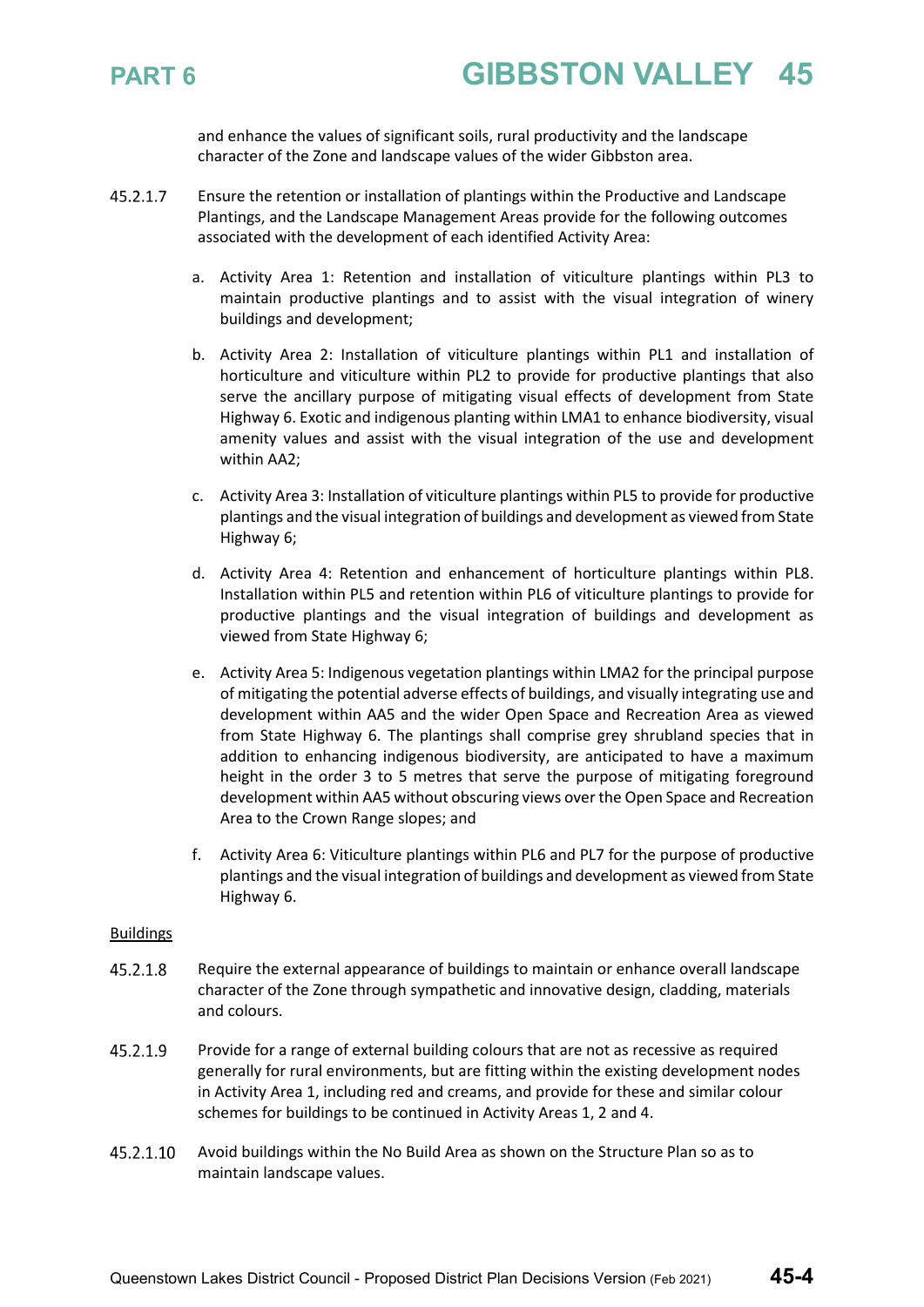- Avoid or mitigate adverse effects of buildings and development within the Productive 45.2.1.11 and Landscape Planting Areas as shown on the Structure Plan, so as to safeguard soil productive values and their contribution to the rural productivity, economic values and landscape character of Gibbston Valley.
- 45.2.1.12 Ensure land within the Zone and the adjoining Gibbston Character Zone used for rural productive activities is not unreasonably compromised by the:
	- a. Inappropriate location of residential activity and visitor accommodation; or
	- b. Inadequate sound insulation and mechanical ventilation of buildings used for residential activity and visitor accommodation.

### Landscape and Amenity

- 45.2.1.13 Avoid, remedy or mitigate the adverse effects of utilities, including water tanks on skylines, ridges, hills, prominent slopes and views from the Kawarau River.
- 45.2.1.14 Maintain the overall sense of openness within the Zone, particularly in respect of views from State Highway 6.
- 45.2.1.15 Avoid or mitigate the adverse effects of buildings on the landscape character of the Zone through implementing the Structure Plan, productive landscape plantings, enhancement of landscape management areas, retention of open space and building design, materials and colours.
- 45.2.1.16 Ensure that the cumulative effects of development occurring within the Open Space and Recreation Area (located outside of the No Build Area) will not further degrade landscape character and visual amenity values within the Zone and wider Gibbston Valley landscape.
- 45.2.1.17 Provide for service activities that are ancillary to activities undertaken within Activity Areas AA1, AA2, AA4 and AA8, while ensuring that adverse visual effects can be avoided, remedied or mitigated when viewed from State Highway 6.
- 45.2.1.18 Enhance or restore indigenous biodiversity within the Landscape Management Areas and promote the protection of cultural heritage features, including through the integration of these features with development.
- 45.2.1.19 Ensure that the location and direction of lights does not cause excessive glare to other properties, roads or public places and avoids unnecessary degradation of the night sky.
- 45.2.1.20 Where development within Activity Area 2 exceeds a building coverage of 8,000m², ensure that buildings and development are undertaken in a manner that maintains the overall rural character of the Zone, including the retention or enhancement of visual amenity values through locating and designing buildings where the landscape can absorb development.
- 45.2.1.21 Where building heights within Activity Area 2 exceed 5.5 metres within that area shown on the Structure Plan, encourage buildings to not be visible from the Kawarau River, and where buildings may be visible, ensure that their visibility does not detract from the values of the Kawarau River Outstanding Natural Landscape.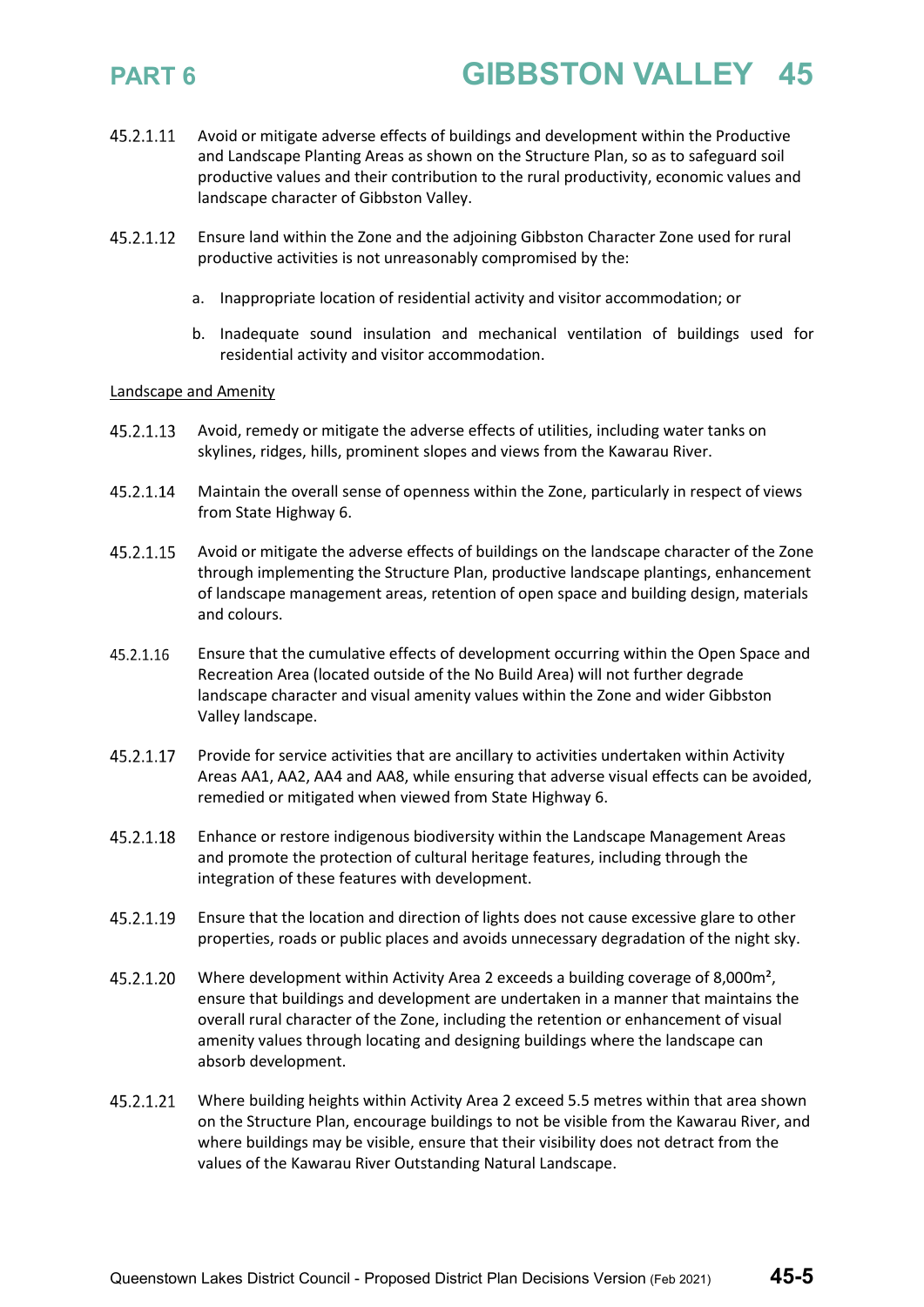### Activities

- 45.2.1.22 Avoid the adverse effects of buildings and development on rural productive values within the Productive and Landscape Planting areas shown on the Structure Plan, taking into account that these areas have values for productive viticulture due to the combination of the following environmental attributes:
	- a. land classified as land use capability IIIe in accordance with the New Zealand Land Resource Inventory;
	- b. the degree of significance these areas have for productive viticulture in Gibbston;
	- c. favourable topography and elevation;
	- d. adequate aspect and sun hours; and
	- e. a reduced risk of damage from frost.
- 45.2.1.23 Provide for development and activities that maintain or enhance Gibbston's history in viticulture, tourism and recreation, while providing opportunities to enhance the sense of community for residents.
- 45.2.1.24 Provide for the establishment of visitor accommodation and limited residential activity within appropriate locations in the Zone in general accordance with the Structure Plan as a method of providing for the needs of visitors, residents and workers.
- 45.2.1.25 Provide for the operation and growth of wineries and associated facilities, including the establishment of new activities that support rural productivity, diversification and viticulture tourism including small scale breweries, and supporting ancillary activities, such as bottling plants and storage facilities.
- 45.2.1.26 Control access and egress to development to ensure safe and efficient movement of traffic on roads and for users of trails, walkways and cycleways.
- 45.2.1.27 Avoid industrial activities that are not ancillary to visitor activities, winery, and rural productive activities within the Zone.
- Ensure that commercial and retail activities, in particular those in Activity Area 4 are of a 45.2.1.28 small scale that does not undermine the role and function of Frankton and Queenstown town centres.
- 45.2.1.29 Avoid individual retail activities exceeding 300m² gross floor area and individual office activities exceeding 200m² gross floor area that would adversely affect the:
	- a. retention and establishment of a mix of small scale commercial and business activities within Activity Area 4;
	- b. principal role of Activity Area 4 that provides local convenience for residents and visitors;
	- c. role and function of town centres and commercial zones that provide for large scale retailing; and
	- d. safe and efficient operation of the transport network.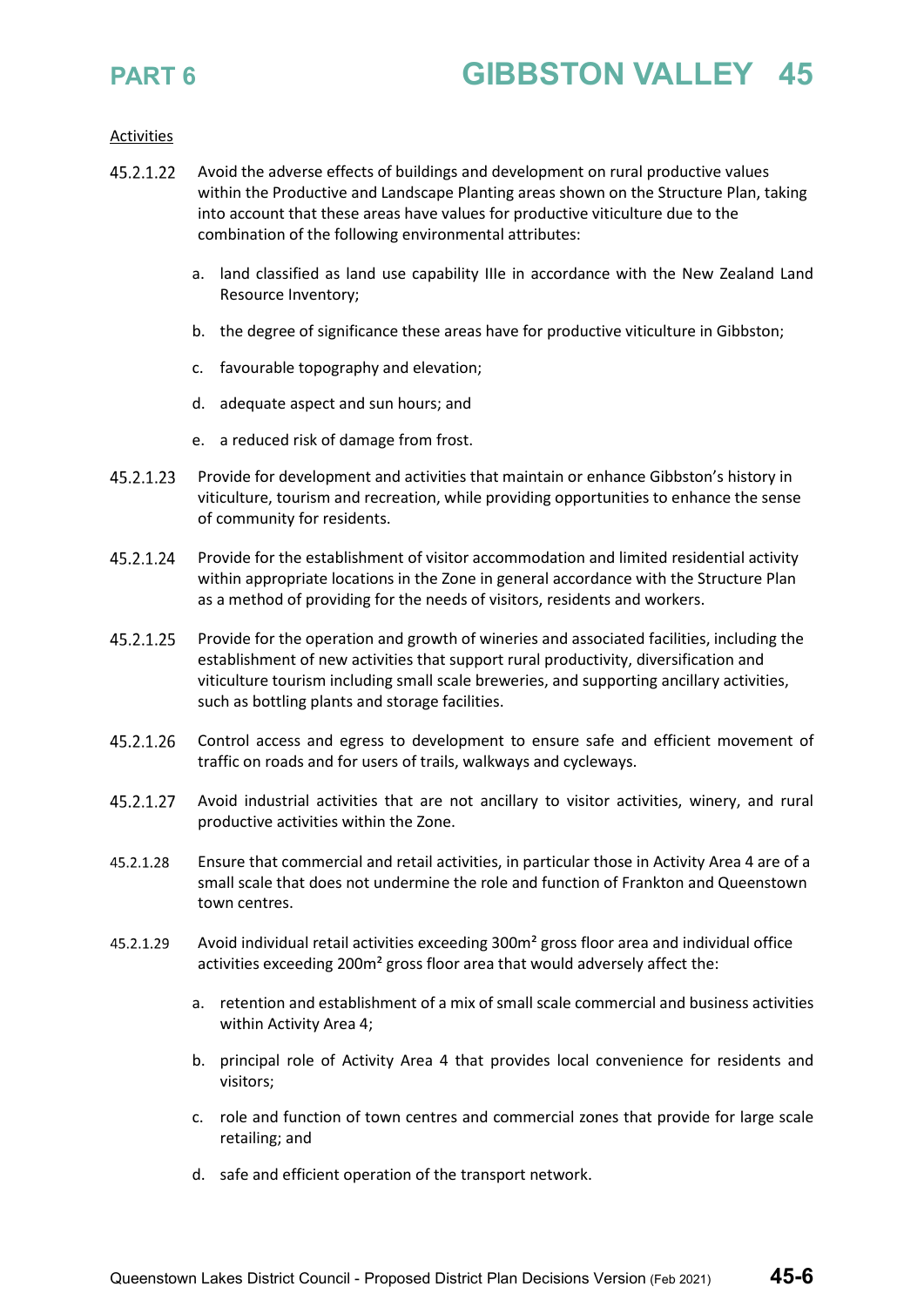- 45.2.1.30 In Activity Area 8, provide for a node of medium density residential activity principally for workers accommodation and avoid activities that would diminish the principal role of Activity Area 8 for worker accommodation.
- 45.2.1.31 Ensure development can be appropriately serviced through:
	- a. the provision of adequate wastewater treatment and disposal;
	- b. stormwater disposal;
	- c. potable water; and
	- d. provision of water (including storage) for firefighting purposes.

### 45.3 **Other Provisions and Rules**

### $45.3.1$ **District Wide**

Attention is drawn to the following District Wide chapters.

| 1 Introduction          | 2 Definitions                                                             | 3 Strategic Direction                               |  |
|-------------------------|---------------------------------------------------------------------------|-----------------------------------------------------|--|
| 4 Urban Development     | 5 Tangata Whenua                                                          | 6 Landscapes                                        |  |
| 25 Earthworks           | 26 Historic Heritage                                                      | 27 Subdivision                                      |  |
| 28 Natural Hazards      | 29 Transport                                                              | 30 Energy and Utilities                             |  |
| 31 Signs                | 32 Protected Trees                                                        | 33 Indigenous Vegetation and<br><b>Biodiversity</b> |  |
| 34 Wilding Exotic Trees | 35<br><b>Activities</b><br>Temporary<br>and<br><b>Relocated Buildings</b> | 36 Noise                                            |  |
| 37 Designations         | 39 Wāhi Tūpuna                                                            | District Plan<br>mapping<br>we<br>application       |  |

### 45.3.2 **Interpreting and Applying the Rules**

- 45.3.2.1 A permitted activity must comply with all the rules (in this case Chapter 45 and any relevant district wide rules).
- 45.3.2.2 Where an activity does not comply with a standard listed in the standards tables, the activity status identified by the 'Non-Compliance Status' column shall apply. Where an activity breaches more than one Standard, the most restrictive status shall apply to the Activity.
- All references to the Structure Plan mean the Gibbston Valley Resort Zone Structure 45.3.2.3 Plan located in Schedule 45.7.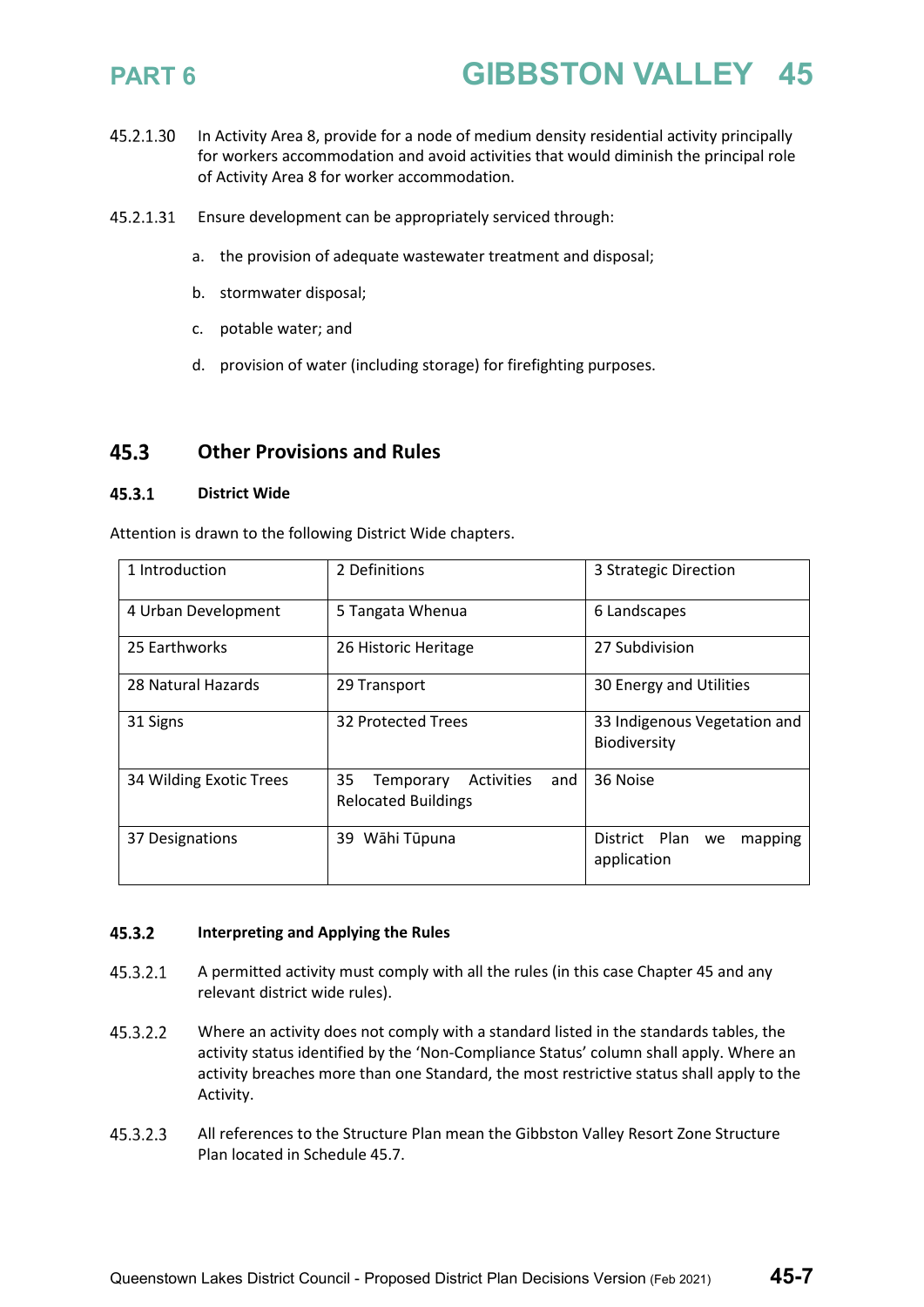- 45.3.2.4 For controlled and restricted discretionary activities, the Council shall restrict the exercise of its control or discretion to the matters listed in the rule.
- 45.3.2.5 These abbreviations are used in the following tables. Any activity which is not permitted (P) or prohibited (PR) requires resource consent.

|           | Permitted                       | ◡         | Controlled    |
|-----------|---------------------------------|-----------|---------------|
| <b>RD</b> | <b>Restricted Discretionary</b> |           | Discretionary |
| <b>NC</b> | Non Complying                   | <b>PR</b> | Prohibited    |

### 45.4 **Rules – Activities**

|        |                                                                                                                                                                    | <b>Table 1 Activities</b>                                                                                                                                                                        | <b>Activity</b> |
|--------|--------------------------------------------------------------------------------------------------------------------------------------------------------------------|--------------------------------------------------------------------------------------------------------------------------------------------------------------------------------------------------|-----------------|
|        |                                                                                                                                                                    | <b>Gibbston Valley Resort Zone</b>                                                                                                                                                               |                 |
|        | <b>Buildings</b>                                                                                                                                                   |                                                                                                                                                                                                  |                 |
| 45.4.1 |                                                                                                                                                                    | Buildings in Activity Areas AA1, AA2, AA3, AA4, AA5, AA6, AA7 and AA8.                                                                                                                           | $\mathsf{C}$    |
|        | Control is reserved to:                                                                                                                                            |                                                                                                                                                                                                  |                 |
|        | a.                                                                                                                                                                 | Compatibility with landscape character as anticipated by the Zone.                                                                                                                               |                 |
|        |                                                                                                                                                                    | b. Visual amenity values, particularly when viewed from State Highway<br>6.                                                                                                                      |                 |
|        | Landform modification, landscaping and planting with particular<br>c.<br>reference to the need for mitigation of the effects of buildings from<br>State Highway 6. |                                                                                                                                                                                                  |                 |
|        | The location of vehicle parking and internal access.<br>d.                                                                                                         |                                                                                                                                                                                                  |                 |
|        | Infrastructure, including fire-fighting, water and wastewater.<br>e.                                                                                               |                                                                                                                                                                                                  |                 |
|        | f.                                                                                                                                                                 | The effects of natural hazards in regard to building location and the<br>design of any necessary hazard mitigation.                                                                              |                 |
|        | g.                                                                                                                                                                 | Attenuating noise in critical listening environments associated with<br>existing or potential intensification of vineyards (i.e. frost fans or<br>audible bird scaring devices) within the Zone. |                 |
|        |                                                                                                                                                                    | In addition to (a) to (g), in AA1, AA2, AA4 and AA7:                                                                                                                                             |                 |
|        | h.                                                                                                                                                                 | The size and location of signs when viewed from State Highway 6.                                                                                                                                 |                 |
|        | i.                                                                                                                                                                 | Screening and location of storage areas for waste materials.                                                                                                                                     |                 |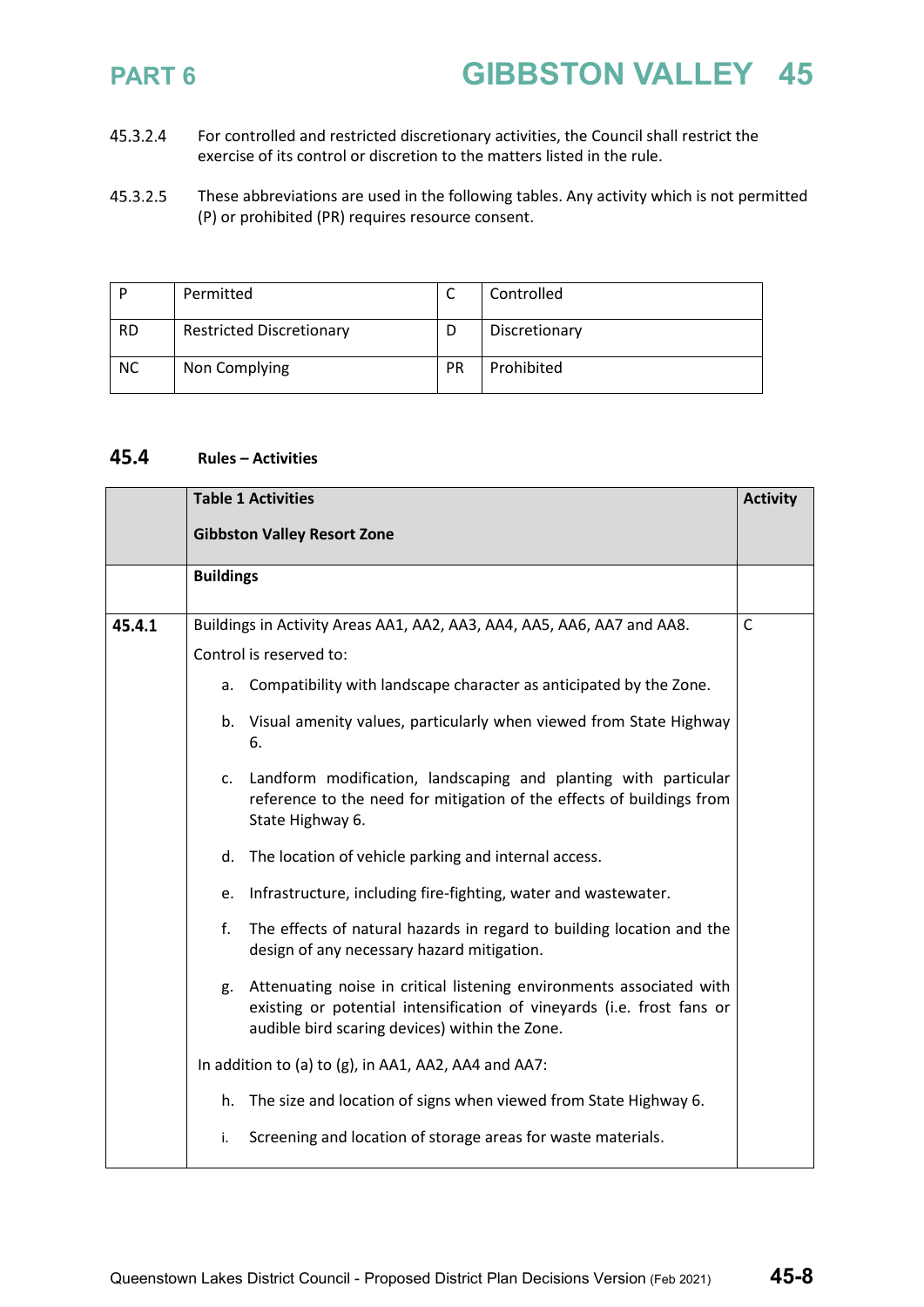|              | <b>Table 1 Activities</b>                                                                                                                                                                             | <b>Activity</b> |
|--------------|-------------------------------------------------------------------------------------------------------------------------------------------------------------------------------------------------------|-----------------|
|              | <b>Gibbston Valley Resort Zone</b>                                                                                                                                                                    |                 |
| 45.4.2       | Buildings in the Open Space and Recreation Activity Area (OSR), located<br>outside of the No Build Area as shown on the Structure Plan, except for Farm<br>Buildings as provided for in Rule 45.4.26. | D               |
| 45.4.3       | Buildings in the Productive Landscape Planting Areas (PL), Landscape<br>Management Areas (LM) and the No Build Area of the Open Space and<br>Recreation Area (OSR) as shown on the Structure Plan.    | <b>NC</b>       |
|              | <b>Residential Activity</b>                                                                                                                                                                           |                 |
| 45.4.4       | Residential Activity in Activity Areas AA2, AA3, AA5, AA6 and AA8 that comply<br>with the standards in Table 2.                                                                                       | P               |
| 45.4.5       | Residential Activity in Activity Areas AA1, AA2, AA4, AA7, PL, LM and OSR.                                                                                                                            | <b>NC</b>       |
| 45.4.6       | Residential Visitor Accommodation in AA3, AA5 and AA6 unless otherwise<br>stated.                                                                                                                     | P               |
| 45.4.7       | Homestays in Activity Areas AA3, AA5 and AA6 that comply with the standards<br>in Table 2.                                                                                                            | P               |
| 45.4.8       | Residential Visitor Accommodation and Homestays in AA8.                                                                                                                                               | <b>NC</b>       |
|              | <b>Visitor Accommodation</b>                                                                                                                                                                          |                 |
| 45.4.9       | Visitor accommodation in Activity Areas AA1, AA2, AA3, AA5, and AA6, that                                                                                                                             | $\mathsf{P}$    |
|              | comply with the standards in Table 2.                                                                                                                                                                 |                 |
| 45.4.10      | Visitor Accommodation in AA4, AA7 and OSR.                                                                                                                                                            | D               |
| 45.4.11      | Visitor Accommodation in AA8.                                                                                                                                                                         | <b>NC</b>       |
|              | <b>Other Business Related Activities</b>                                                                                                                                                              |                 |
| 45.4.12<br>P | Commercial Recreation Activities in Activity Areas AA1, AA2, AA4, PL and OSR<br>subject to compliance with the standards in Table 2.                                                                  | $\mathsf{P}$    |
| 45.4.13      | Commercial Activities and Retail Sales within Activity Area AA4, subject to<br>compliance with the standards in Table 2.                                                                              | P               |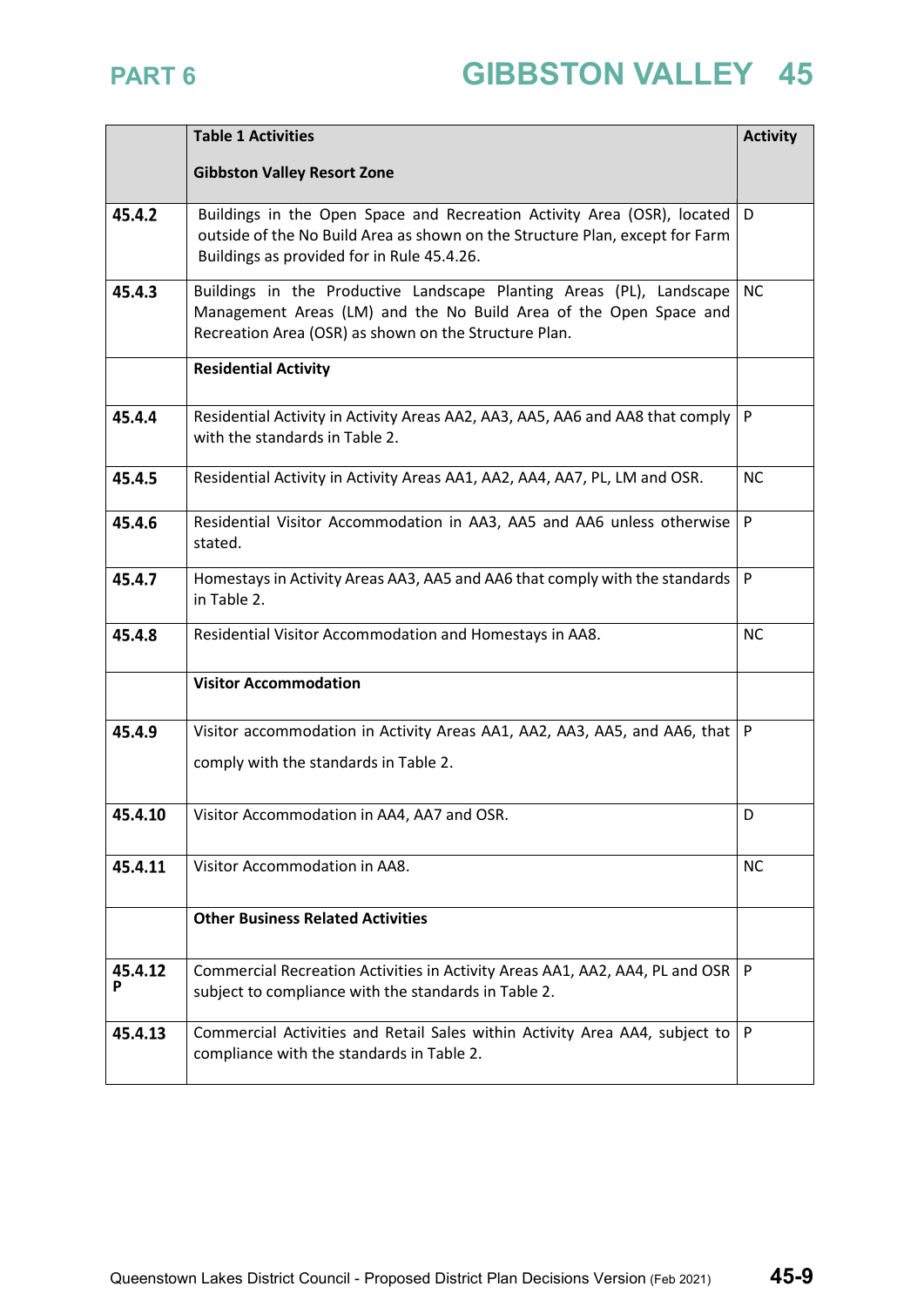|         | <b>Table 1 Activities</b>                                                                                                                                 |           |  |
|---------|-----------------------------------------------------------------------------------------------------------------------------------------------------------|-----------|--|
|         | <b>Gibbston Valley Resort Zone</b>                                                                                                                        |           |  |
| 45.4.14 | Commercial Activity and Retail Sales that are ancillary to winery, viticulture,<br>horticulture or visitor activity within Activity Areas AA1 and AA2.    | <b>RD</b> |  |
|         | Discretion is restricted to:                                                                                                                              |           |  |
|         | The relationship of the commercial activity to winery, viticulture,<br>a.<br>horticulture and visitor activity.                                           |           |  |
|         | b. Scale and nature of the activity.                                                                                                                      |           |  |
|         | Hours of operation.<br>c.                                                                                                                                 |           |  |
|         | The size and location of signs when viewed from State Highway 6.<br>d.                                                                                    |           |  |
|         | The location of vehicle parking and internal access.<br>e.                                                                                                |           |  |
| 45.4.15 | Appliance Stores, Electronic and Electrical Goods Stores, Service Stations,                                                                               | <b>NC</b> |  |
|         | Furniture and Floor Covering Stores.                                                                                                                      |           |  |
|         |                                                                                                                                                           |           |  |
| 45.4.16 | Commercial Activities, other than those provided for in Rules 45.4.9, 45.4.10                                                                             | <b>NC</b> |  |
|         | and 45.4.12 to 45.4.14.                                                                                                                                   |           |  |
| 45.4.17 | Service Activities in AA1, AA2, AA4 and AA8.                                                                                                              |           |  |
|         |                                                                                                                                                           | <b>RD</b> |  |
|         | Discretion is restricted to:                                                                                                                              |           |  |
|         | The relationship of the service activity to winery, viticulture,<br>а.<br>horticulture and visitor activity.                                              |           |  |
|         | b. Scale and nature of the activity.                                                                                                                      |           |  |
|         | Hours of operation.<br>c.                                                                                                                                 |           |  |
|         | The size and location of signs when viewed from State Highway 6.<br>d.                                                                                    |           |  |
|         | The location of vehicle parking and internal access.<br>e.                                                                                                |           |  |
|         | Compatibility with landscape character as anticipated by the Zone.<br>f.                                                                                  |           |  |
|         | Visual amenity values, particularly when viewed from State<br>g.<br>Highway 6.                                                                            |           |  |
| 45.4.18 | Service Activities in locations not identified in Rule 45.4.17.                                                                                           | <b>NC</b> |  |
| 45.4.19 | Home Occupation that complies with the standards in Table 2.                                                                                              | P         |  |
| 45.4.20 | Industrial Activities in AA1, AA2 and AA4, not exceeding 300m <sup>2</sup> in gross floor<br>area, limited to wineries, breweries or underground cellars. | P         |  |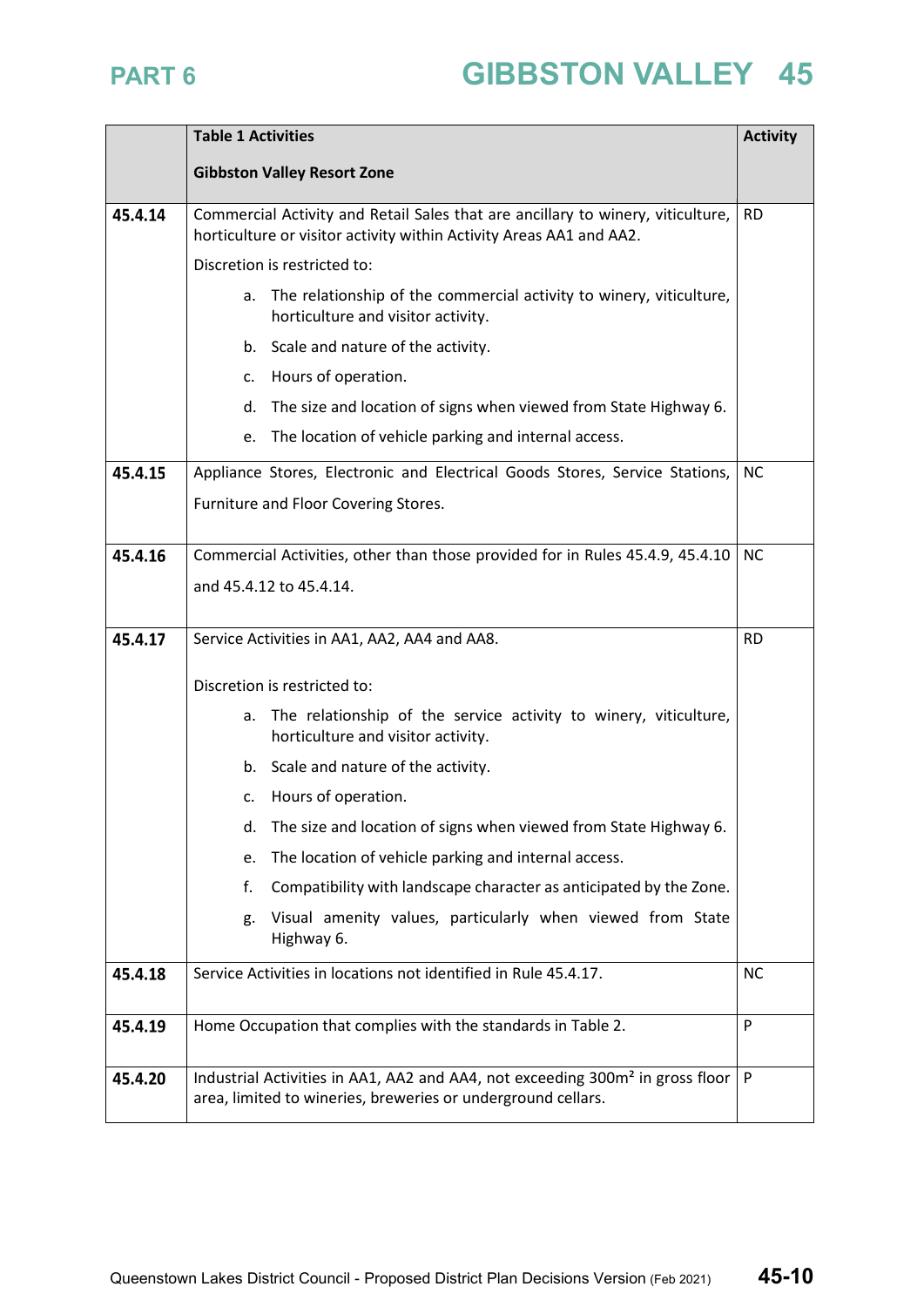|         | <b>Table 1 Activities</b>                                                                                                                                                                                        |           |  |  |  |
|---------|------------------------------------------------------------------------------------------------------------------------------------------------------------------------------------------------------------------|-----------|--|--|--|
|         | <b>Gibbston Valley Resort Zone</b>                                                                                                                                                                               |           |  |  |  |
| 45.4.21 | Panel beating, spray painting, motor vehicle repair or dismantling except<br>where such activities are undertaken as ancillary to a farming activity,<br>residential activity or as a permitted home occupation. | <b>NC</b> |  |  |  |
| 45.4.22 | Industrial Activities other than provided for in Rule 45.4.20.                                                                                                                                                   | <b>NC</b> |  |  |  |
|         | <b>Rural Activities</b>                                                                                                                                                                                          |           |  |  |  |
| 45.4.23 | <b>Domestic Livestock</b>                                                                                                                                                                                        | P         |  |  |  |
| 45.4.24 | Farming                                                                                                                                                                                                          | P         |  |  |  |
| 45.4.25 | <b>Farm Buildings</b>                                                                                                                                                                                            | C         |  |  |  |
|         | Farm Buildings within Activity Areas AA1 and AA2.                                                                                                                                                                |           |  |  |  |
|         | Control is reserved to:                                                                                                                                                                                          |           |  |  |  |
|         | a. Compatibility with landscape character as anticipated by the Zone.                                                                                                                                            |           |  |  |  |
|         | b. Visual amenity values, particularly when viewed from State Highway 6.                                                                                                                                         |           |  |  |  |
|         | c. The location of vehicle parking and internal access.                                                                                                                                                          |           |  |  |  |
| 45.4.26 | <b>Farm Buildings</b>                                                                                                                                                                                            |           |  |  |  |
|         | Farm Buildings within the OSR Areas.                                                                                                                                                                             |           |  |  |  |
|         | Discretion is restricted to:                                                                                                                                                                                     |           |  |  |  |
|         | Compatibility with landscape character as anticipated by the Zone.<br>a.                                                                                                                                         |           |  |  |  |
|         | Visual amenity values, particularly when viewed from State Highway<br>b.<br>6.                                                                                                                                   |           |  |  |  |
|         | The location of vehicle parking and internal access.<br>c.                                                                                                                                                       |           |  |  |  |
|         | Flood hazard risk from Toms Creek.<br>d.                                                                                                                                                                         |           |  |  |  |
| 45.4.27 | Farm Buildings within PL, AA3, AA4, AA5, AA6, AA7 and AA8.                                                                                                                                                       | D         |  |  |  |
|         |                                                                                                                                                                                                                  |           |  |  |  |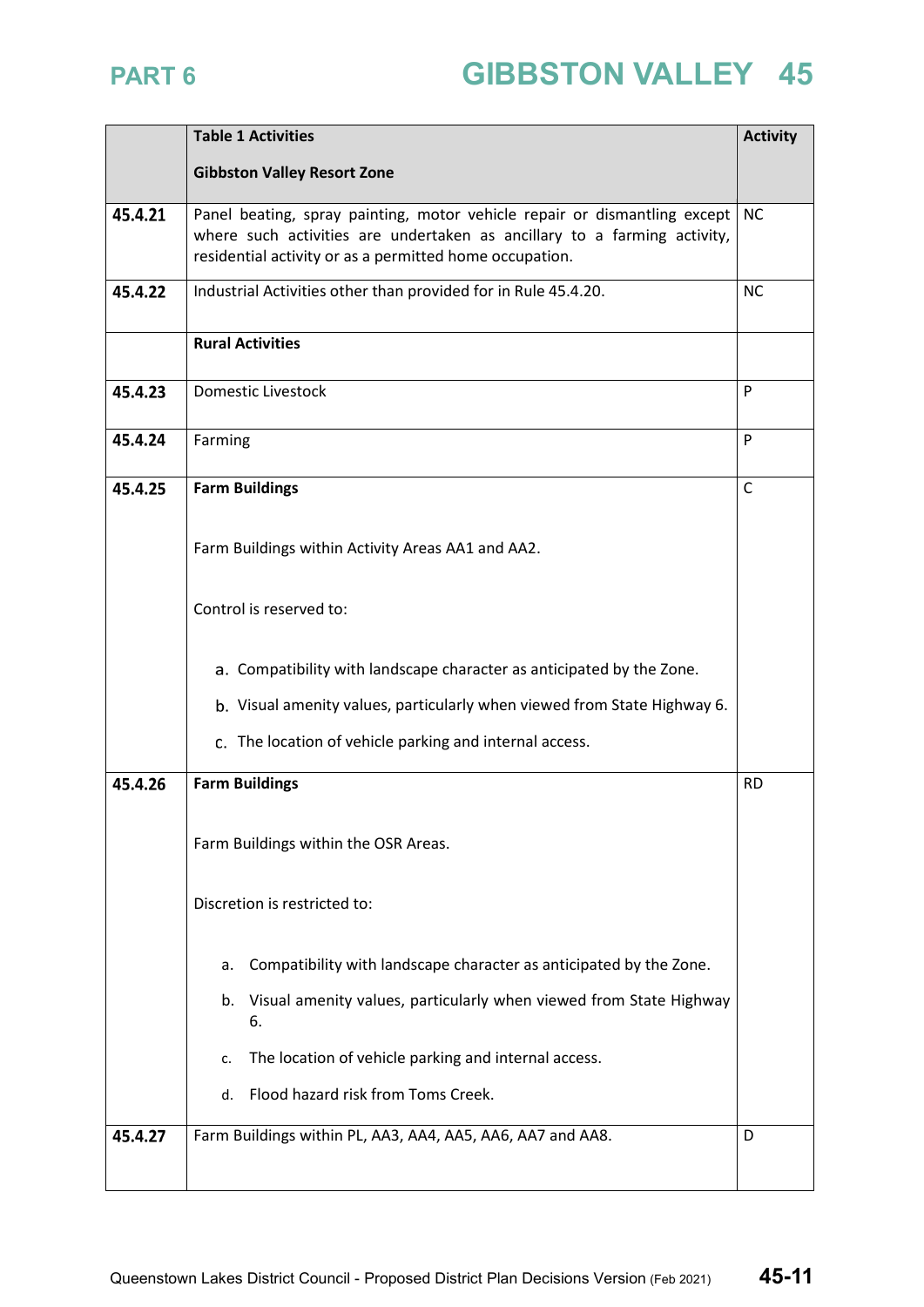|         | <b>Table 1 Activities</b>                                                                                                                                                                                    | <b>Activity</b> |  |  |  |
|---------|--------------------------------------------------------------------------------------------------------------------------------------------------------------------------------------------------------------|-----------------|--|--|--|
|         | <b>Gibbston Valley Resort Zone</b>                                                                                                                                                                           |                 |  |  |  |
|         |                                                                                                                                                                                                              |                 |  |  |  |
| 45.4.28 | Mining or Mining Activity                                                                                                                                                                                    | <b>RD</b>       |  |  |  |
|         | Limited to gravel and schist extraction for use within the Gibbston Valley<br>Resort Zone that does not exceed a volume of 5,000m <sup>3</sup> and an area of 5,000m <sup>2</sup><br>over a 12 month period. |                 |  |  |  |
|         | Discretion is restricted to:                                                                                                                                                                                 |                 |  |  |  |
|         | Duration, nature and scale.<br>a.                                                                                                                                                                            |                 |  |  |  |
|         | Noise.<br>b.                                                                                                                                                                                                 |                 |  |  |  |
|         | Hours of operation.<br>c.                                                                                                                                                                                    |                 |  |  |  |
|         | Methods of dust suppression and erosion and sedimentation control.<br>d.                                                                                                                                     |                 |  |  |  |
|         | Mitigation of landscape and visual amenity effects when viewed from<br>e.<br>State Highway 6 and adjoining properties.                                                                                       |                 |  |  |  |
|         | f.<br>The location of vehicle parking and internal access.                                                                                                                                                   |                 |  |  |  |
|         | Rehabilitation of the affected area including landform and vegetation.<br>g.                                                                                                                                 |                 |  |  |  |
| 45.4.29 | Mining or Mining Activity<br><b>NC</b>                                                                                                                                                                       |                 |  |  |  |
|         | Not provided for in Rule 45.4.28.                                                                                                                                                                            |                 |  |  |  |
| 45.4.30 | <b>Factory Farming</b><br>PR                                                                                                                                                                                 |                 |  |  |  |
|         | <b>Other Activities</b>                                                                                                                                                                                      |                 |  |  |  |
| 45.4.31 | Any activity not listed in Table 1                                                                                                                                                                           | D               |  |  |  |
| 45.4.32 | <b>Recreation and Recreational Activity</b>                                                                                                                                                                  | P               |  |  |  |
| 45.4.33 | <b>Informal Airports</b>                                                                                                                                                                                     | D               |  |  |  |
| 45.4.34 | Informal Airport for emergency landings, rescues, fire-fighting and activities<br>ancillary to farming activities.                                                                                           | P               |  |  |  |
| 45.4.35 | <b>Access and Parking</b>                                                                                                                                                                                    | P               |  |  |  |
|         |                                                                                                                                                                                                              |                 |  |  |  |
|         | The extent of carparking shown in PL2 on the Structure Plan.<br>a.                                                                                                                                           |                 |  |  |  |
|         | Internal access to any Activity Area.<br>b.                                                                                                                                                                  |                 |  |  |  |
|         |                                                                                                                                                                                                              |                 |  |  |  |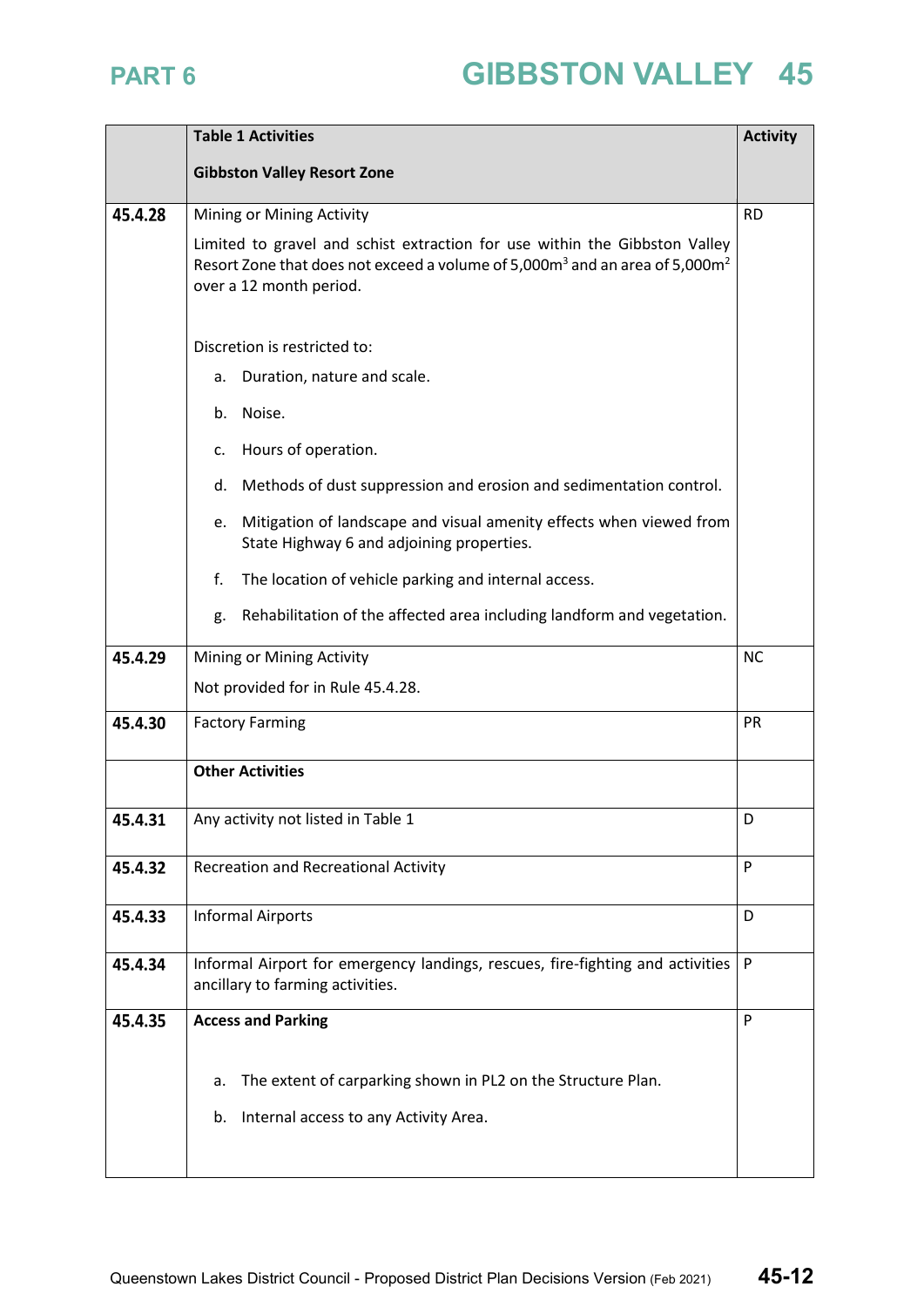

### **Rules - Standards**

|        | Table 2 - Standards - Gibbston Valley Resort Zone                                                                     |                         |                                                                                                                                                                                                                                 |                                                                        | Non-compliance status                                                                                                     |           |
|--------|-----------------------------------------------------------------------------------------------------------------------|-------------------------|---------------------------------------------------------------------------------------------------------------------------------------------------------------------------------------------------------------------------------|------------------------------------------------------------------------|---------------------------------------------------------------------------------------------------------------------------|-----------|
|        | <b>Structure Plan and Integrated Development</b>                                                                      |                         |                                                                                                                                                                                                                                 |                                                                        |                                                                                                                           |           |
| 45.5.1 |                                                                                                                       | <b>Structure Plan</b>   |                                                                                                                                                                                                                                 |                                                                        |                                                                                                                           | <b>NC</b> |
|        | Development shall be undertaken in general accordance<br>with the Structure Plan for the Gibbston Valley Resort Zone. |                         |                                                                                                                                                                                                                                 |                                                                        |                                                                                                                           |           |
|        |                                                                                                                       |                         |                                                                                                                                                                                                                                 |                                                                        |                                                                                                                           |           |
| 45.5.2 | <b>Integrated Development</b>                                                                                         |                         |                                                                                                                                                                                                                                 |                                                                        | <b>NC</b>                                                                                                                 |           |
|        |                                                                                                                       | <b>Management Areas</b> | Productive and Landscape Planting and Landscape                                                                                                                                                                                 |                                                                        |                                                                                                                           |           |
|        |                                                                                                                       |                         | Horticulture, viticulture, ecological or mitigation plantings<br>shall be retained or installed to the percentage coverage<br>specified prior to the establishment of buildings in the<br>Activity Areas as set out as follows: |                                                                        |                                                                                                                           |           |
|        |                                                                                                                       | <b>Activity</b><br>Area | <b>Planting or</b><br>Landscape<br>Area                                                                                                                                                                                         | <b>Required</b><br><b>Planting</b>                                     | Percentage                                                                                                                |           |
|        |                                                                                                                       | AA1                     | PL3<br>(1.78ha)                                                                                                                                                                                                                 | Viticulture<br>planting                                                | PL3: 80%<br>(1.42ha)                                                                                                      |           |
|        |                                                                                                                       |                         | PL <sub>1</sub><br>(6.42ha)                                                                                                                                                                                                     | <b>PL1:</b><br>Viticulture<br>planting                                 | PL1: 60%<br>(3.85ha)                                                                                                      |           |
|        |                                                                                                                       | AA2                     | PL <sub>2</sub><br>(3.68ha)                                                                                                                                                                                                     | PL <sub>2</sub> :<br>Horticulture<br>and/or<br>Viticulture<br>planting | PL2: 80%<br>$(2.95ha) -$<br>excluding<br>the extent of<br>the<br>carparking<br>area shown<br>on the<br>Structure<br>Plan. |           |
|        |                                                                                                                       |                         | LMA1<br>(2.16ha)                                                                                                                                                                                                                | <b>LMA 1:</b><br>Indigenous<br>and exotic<br>plantings                 | LMA1: 50%<br>(1.08ha)                                                                                                     |           |
|        |                                                                                                                       | AA3                     | PL5<br>(5.94ha)                                                                                                                                                                                                                 | Viticulture<br>planting                                                | PL5: 80%<br>(4.7ha)                                                                                                       |           |
|        |                                                                                                                       | AA4                     | PL5<br>(5.94ha)                                                                                                                                                                                                                 | Viticulture<br>planting                                                | PL5: 80%<br>(4.7ha)                                                                                                       |           |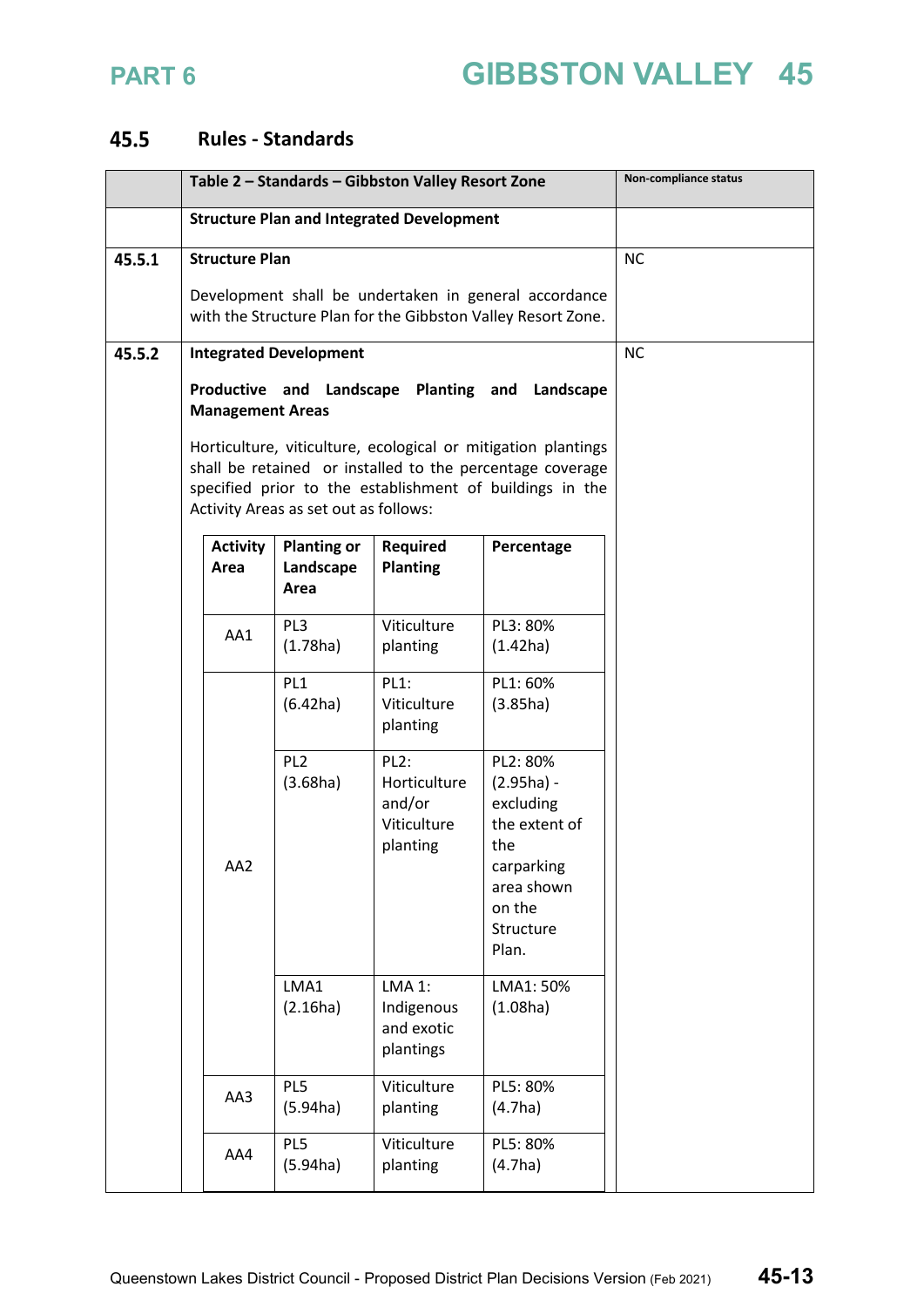|        | Table 2 - Standards - Gibbston Valley Resort Zone                                                                                        |                                                                                                                    |                                                                                                       | Non-compliance status                                                                                            |                                                                        |
|--------|------------------------------------------------------------------------------------------------------------------------------------------|--------------------------------------------------------------------------------------------------------------------|-------------------------------------------------------------------------------------------------------|------------------------------------------------------------------------------------------------------------------|------------------------------------------------------------------------|
|        |                                                                                                                                          | PL6 (4.0ha)                                                                                                        | Viticulture<br>planting                                                                               | PL6: 80%<br>(3.2ha)                                                                                              |                                                                        |
|        |                                                                                                                                          | PL8 (0.9ha)                                                                                                        | Horticulture<br>planting                                                                              | PL8: 80%<br>(0.7ha)                                                                                              |                                                                        |
|        | AA5                                                                                                                                      | LMA <sub>2</sub><br>(2.8ha)                                                                                        | Indigenous<br>plantings                                                                               | LMA2: 60%<br>(1.6ha)                                                                                             |                                                                        |
|        | AA6                                                                                                                                      | PL6 (4.0ha)                                                                                                        | Viticulture<br>planting                                                                               | PL6: 80%<br>(3.2ha)                                                                                              |                                                                        |
|        |                                                                                                                                          | PL7 (2.4ha)                                                                                                        | Viticulture<br>planting                                                                               | PL7: 80%<br>(1.9ha)                                                                                              |                                                                        |
|        |                                                                                                                                          | 45.5.2 the following means:                                                                                        |                                                                                                       | For the purposes of interpreting and implementing Rule                                                           |                                                                        |
|        | I.<br>Installed means that the plantings shall be planted<br>with adequate infrastructure established to help<br>maintain the plantings. |                                                                                                                    |                                                                                                       |                                                                                                                  |                                                                        |
|        | ΙΙ.                                                                                                                                      | foundations.                                                                                                       |                                                                                                       | Establishment of buildings means completion of                                                                   |                                                                        |
| 45.5.3 |                                                                                                                                          | <b>Integrated Development</b>                                                                                      |                                                                                                       |                                                                                                                  | <b>NC</b>                                                              |
|        | <b>State Highway 6 underpasses</b>                                                                                                       |                                                                                                                    |                                                                                                       |                                                                                                                  |                                                                        |
|        | a.                                                                                                                                       | Prior to the completion of buildings in AA2,<br>Underpass 1 as shown on the Structure Plan, shall be<br>completed. |                                                                                                       |                                                                                                                  |                                                                        |
|        | b. Prior to the completion of buildings in AA5,<br>Underpass 2 as shown on the Structure Plan, shall be<br>completed.                    |                                                                                                                    |                                                                                                       |                                                                                                                  |                                                                        |
|        |                                                                                                                                          | 45.5.3, the following means:                                                                                       | For the purposes of interpreting and implementing Rule                                                |                                                                                                                  |                                                                        |
|        | I.                                                                                                                                       |                                                                                                                    |                                                                                                       | "Completion of buildings" means no later than the issue<br>of the Code Compliance Certificate for any buildings. |                                                                        |
| 45.5.4 |                                                                                                                                          | <b>Integrated Development</b>                                                                                      |                                                                                                       |                                                                                                                  | <b>RD</b>                                                              |
|        |                                                                                                                                          | <b>Access from State Highway 6</b>                                                                                 |                                                                                                       |                                                                                                                  | Discretion is restricted to:                                           |
|        |                                                                                                                                          |                                                                                                                    | Where development within the Gibbston Valley Resort<br>from those points shown on the Structure Plan. | Zone requires access from State Highway 6, access shall be                                                       | Landscape character<br>а.<br>and visual amenity<br>effects when viewed |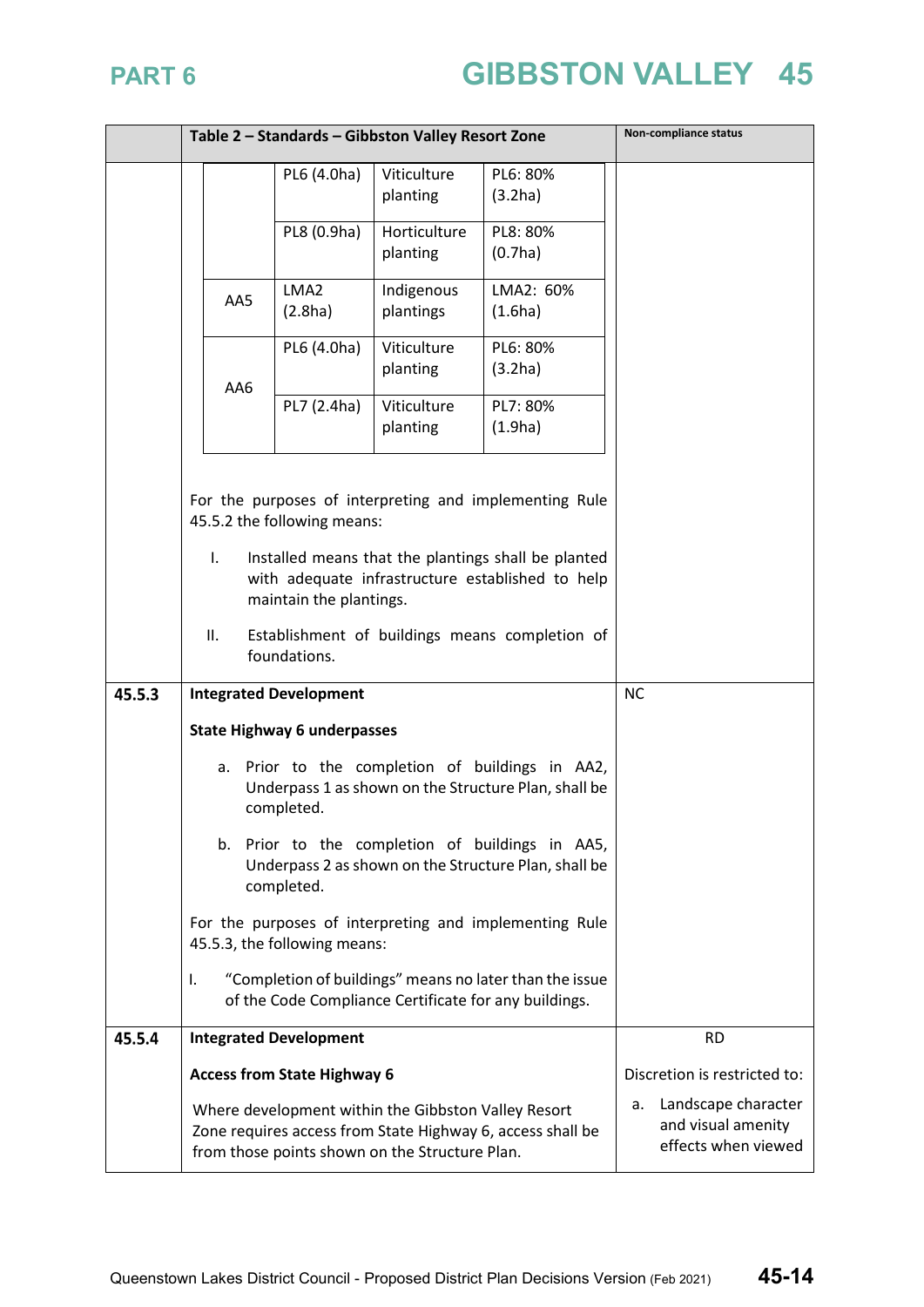|        | Table 2 - Standards - Gibbston Valley Resort Zone                                                                    | Non-compliance status                                                                                                                 |
|--------|----------------------------------------------------------------------------------------------------------------------|---------------------------------------------------------------------------------------------------------------------------------------|
|        |                                                                                                                      | from State Highway<br>6.                                                                                                              |
|        |                                                                                                                      | <b>Efficiency and</b><br>b.<br>operation of State<br>Highway 6.                                                                       |
|        |                                                                                                                      | Safety.<br>c.                                                                                                                         |
|        | <b>Standards for Buildings</b>                                                                                       |                                                                                                                                       |
| 45.5.5 | <b>Building size</b>                                                                                                 | <b>RD</b>                                                                                                                             |
|        | In AA1, AA2, AA3, AA4, AA5, AA6, AA7 and AA8, the                                                                    | Discretion is restricted to:                                                                                                          |
|        | maximum ground floor area of any building shall be 500m <sup>2</sup> .                                               | Compatibility with<br>a.<br>landscape character<br>as anticipated by the<br>Zone.                                                     |
|        |                                                                                                                      | Visual amenity<br>b.<br>values, particularly<br>when viewed from<br>State Highway 6.                                                  |
|        |                                                                                                                      | Scale, nature and<br>c.<br>external appearance<br>of the building.                                                                    |
|        |                                                                                                                      | Degree of visibility<br>d.<br>from State Highway<br>6 and methods of<br>mitigation to reduce<br>visibility, including<br>landscaping. |
| 45.5.6 | <b>Building Height in AA2</b>                                                                                        | <b>RD</b>                                                                                                                             |
|        | Within that part of AA2 shown on the Structure Plan as<br>limited to 5.5m the maximum building height shall be 5.5m. | Discretion is restricted to<br>the following:                                                                                         |
|        |                                                                                                                      | Compatibility with<br>a.<br>landscape character<br>as anticipated by the<br>Zone.                                                     |
|        |                                                                                                                      | Visual prominence,<br>b.<br>with particular<br>regard to visibility                                                                   |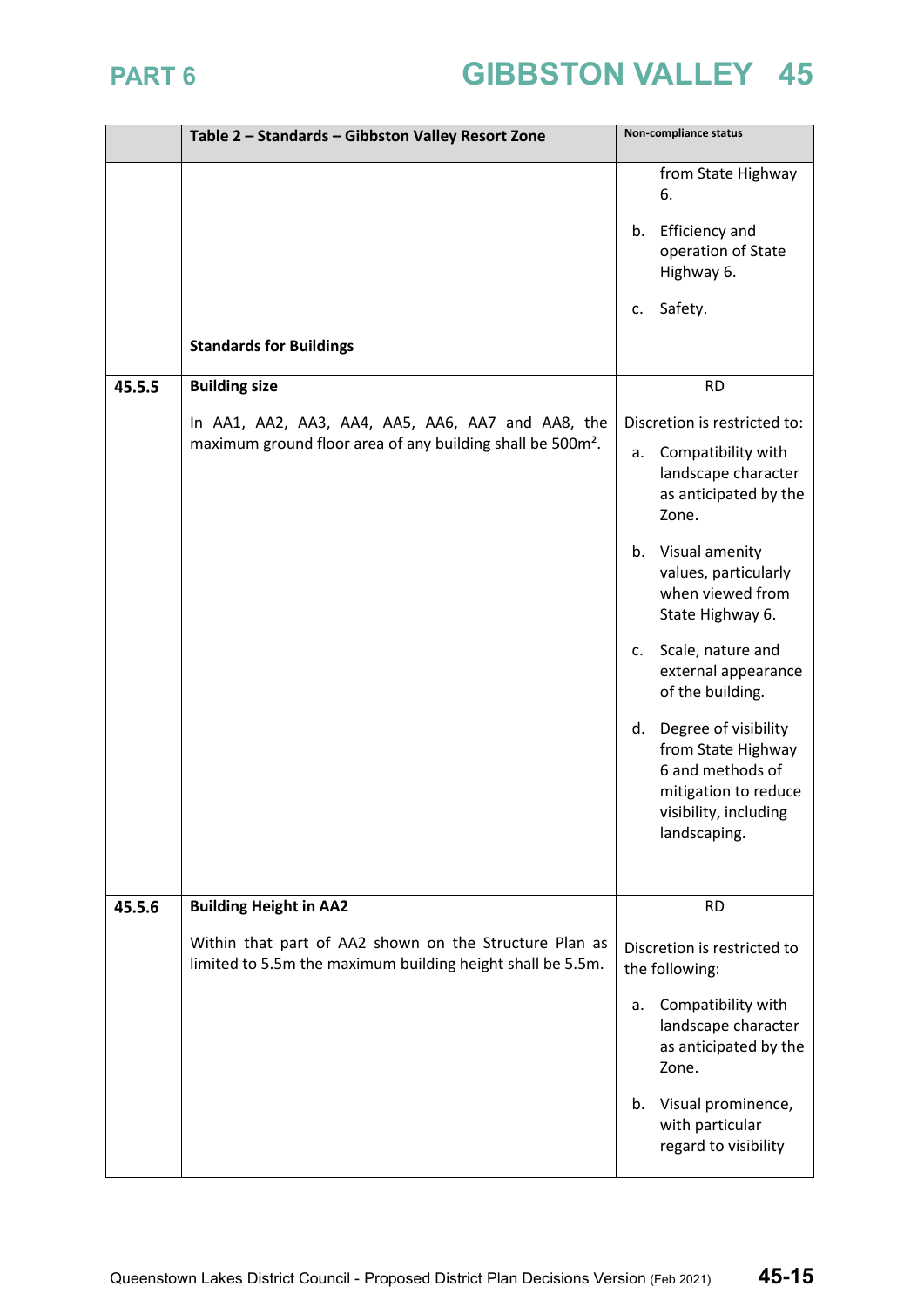|        | Table 2 - Standards - Gibbston Valley Resort Zone                                                                                                                                                                                                                                                                                                                                                                                                                                                                   | Non-compliance status                                                                                                                         |
|--------|---------------------------------------------------------------------------------------------------------------------------------------------------------------------------------------------------------------------------------------------------------------------------------------------------------------------------------------------------------------------------------------------------------------------------------------------------------------------------------------------------------------------|-----------------------------------------------------------------------------------------------------------------------------------------------|
|        |                                                                                                                                                                                                                                                                                                                                                                                                                                                                                                                     | from the Kawarau<br>River.                                                                                                                    |
|        | The maximum building height shall be 7m.                                                                                                                                                                                                                                                                                                                                                                                                                                                                            | <b>NC</b>                                                                                                                                     |
| 45.5.7 | <b>Building Height</b>                                                                                                                                                                                                                                                                                                                                                                                                                                                                                              | <b>NC</b>                                                                                                                                     |
|        | The maximum building height shall be:                                                                                                                                                                                                                                                                                                                                                                                                                                                                               |                                                                                                                                               |
|        | AA1: 8m<br>a.                                                                                                                                                                                                                                                                                                                                                                                                                                                                                                       |                                                                                                                                               |
|        | AA3: 5.5m<br>b.                                                                                                                                                                                                                                                                                                                                                                                                                                                                                                     |                                                                                                                                               |
|        | AA4: 5.5m<br>c.                                                                                                                                                                                                                                                                                                                                                                                                                                                                                                     |                                                                                                                                               |
|        | AA5: 7m<br>d.                                                                                                                                                                                                                                                                                                                                                                                                                                                                                                       |                                                                                                                                               |
|        | AA6: 7m<br>e.                                                                                                                                                                                                                                                                                                                                                                                                                                                                                                       |                                                                                                                                               |
|        | AA7: 5.5m<br>f.                                                                                                                                                                                                                                                                                                                                                                                                                                                                                                     |                                                                                                                                               |
|        | AA8: 7m<br>g.                                                                                                                                                                                                                                                                                                                                                                                                                                                                                                       |                                                                                                                                               |
|        | PL and OSR: 7m<br>h.                                                                                                                                                                                                                                                                                                                                                                                                                                                                                                |                                                                                                                                               |
|        | The following maximum heights apply to buildings in all<br>Activity Areas where the building is used for the following<br>activities:                                                                                                                                                                                                                                                                                                                                                                               |                                                                                                                                               |
|        | i.<br>12 metres for any temporary concert stage or<br>temporary structures in AA7.                                                                                                                                                                                                                                                                                                                                                                                                                                  |                                                                                                                                               |
|        | 12 metres for frost fighting towers.                                                                                                                                                                                                                                                                                                                                                                                                                                                                                |                                                                                                                                               |
| 45.5.8 | External appearance of Buildings in AA3, AA5, AA6, AA7 and<br>AA8                                                                                                                                                                                                                                                                                                                                                                                                                                                   | <b>RD</b>                                                                                                                                     |
|        | Any building, including any structure larger than 5m <sup>2</sup> , that is<br>new, relocated, altered, reclad or repainted, including<br>containers intended to, or that remain on site for more than<br>six months, and the alteration to any lawfully established<br>building are subject to the following:<br>All exterior surfaces* shall be coloured in the range of<br>browns, greens or greys, including:<br>Pre-painted steel, and all roofs shall have a<br>a.<br>reflectance value not greater than 20%. | Discretion is restricted to:<br>Compatibility with<br>a.<br>landscape character<br>as anticipated by the<br>Zone.<br>b.<br>Visual prominence. |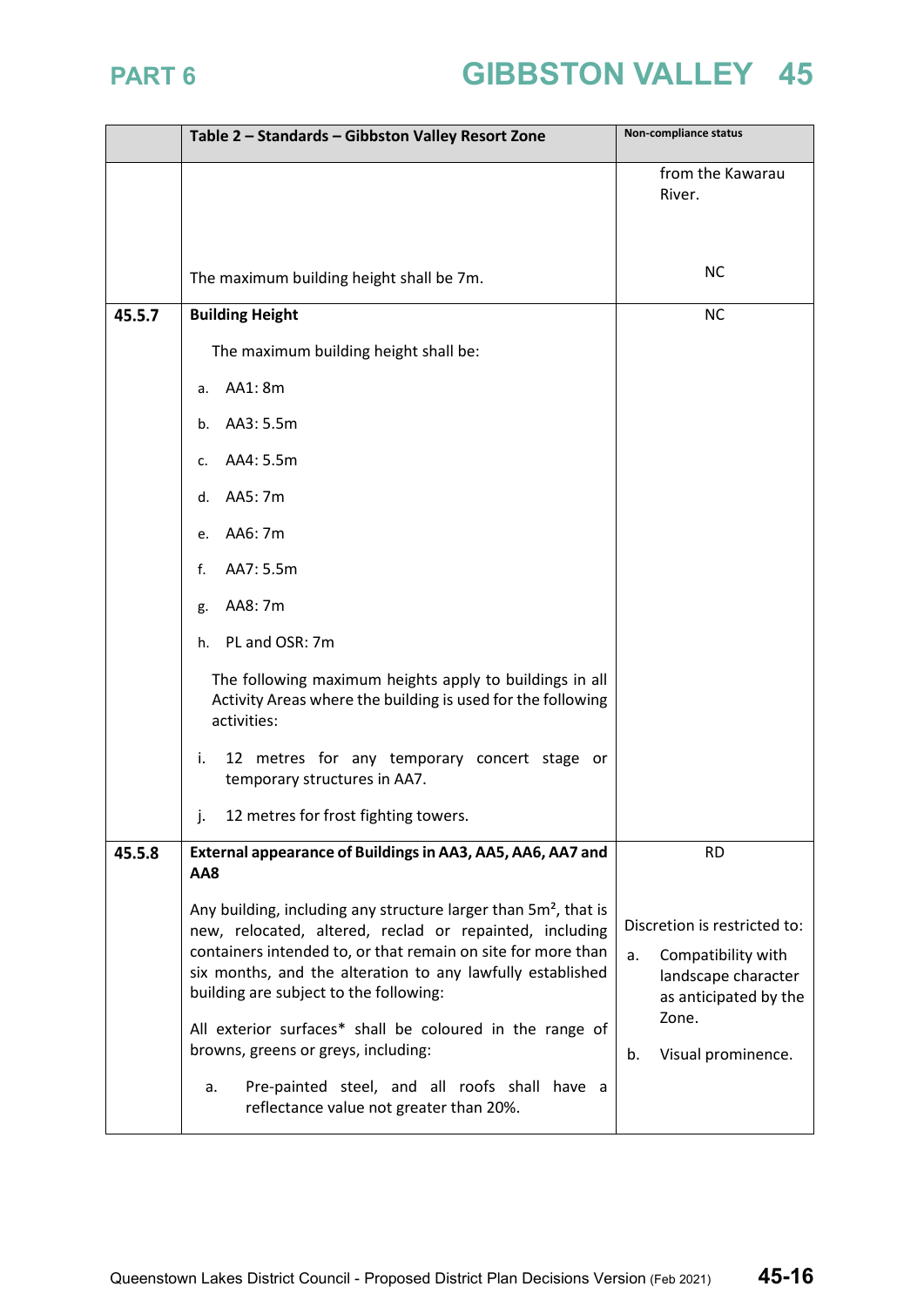|         | Table 2 - Standards - Gibbston Valley Resort Zone                                                                                                                                                                                                                                                                                                                                                                                                                                                                                                                                                                                                                                                                                                                                                                                                                                                                | Non-compliance status                                                                                                                            |
|---------|------------------------------------------------------------------------------------------------------------------------------------------------------------------------------------------------------------------------------------------------------------------------------------------------------------------------------------------------------------------------------------------------------------------------------------------------------------------------------------------------------------------------------------------------------------------------------------------------------------------------------------------------------------------------------------------------------------------------------------------------------------------------------------------------------------------------------------------------------------------------------------------------------------------|--------------------------------------------------------------------------------------------------------------------------------------------------|
|         | All other surfaces** finishes except for schist, must<br>b.<br>have a light reflectance value of not greater than<br>30%.                                                                                                                                                                                                                                                                                                                                                                                                                                                                                                                                                                                                                                                                                                                                                                                        |                                                                                                                                                  |
|         | $\ast$<br>Excludes soffits, windows and skylights.                                                                                                                                                                                                                                                                                                                                                                                                                                                                                                                                                                                                                                                                                                                                                                                                                                                               |                                                                                                                                                  |
|         | $***$<br>Includes cladding and built landscaping that cannot<br>be measured by way of light reflectance value but is<br>deemed by the Council to be suitably recessive and<br>have the effect as achieving a light reflectance value<br>of 30%.<br>Except these standards do not apply to the blades of frost<br>fighting devices.                                                                                                                                                                                                                                                                                                                                                                                                                                                                                                                                                                               |                                                                                                                                                  |
| 45.5.9  | External appearance of Buildings in AA1, AA2 and AA4.                                                                                                                                                                                                                                                                                                                                                                                                                                                                                                                                                                                                                                                                                                                                                                                                                                                            | <b>RD</b>                                                                                                                                        |
|         | Any building, including any structure larger than $5m^2$ , that is<br>new, relocated, altered, reclad or repainted, including<br>containers intended to, or that remain on site for more than<br>six months, and the alteration to any lawfully established<br>building are subject to the following:<br>All roofs shall have a reflectance value not greater<br>a.<br>than 30%.<br>All other surface** finishes except for schist, must<br>b.<br>have a light reflectance value of not greater than<br>40%, with the exception of Spanish Quarter White<br>which has a light reflectance value of 84%.<br>*<br>Excludes soffits, windows and skylights.<br>$\ast\ast$<br>Includes cladding and built landscaping that cannot<br>be measured by way of light reflectance value but is<br>deemed by the Council to be suitably recessive and<br>have the effect as achieving a light reflectance value<br>of 30%. | Discretion is restricted to:<br>Compatibility with<br>а.<br>landscape<br>character as<br>anticipated by the<br>Zone.<br>b.<br>Visual prominence. |
| 45.5.10 | Glare                                                                                                                                                                                                                                                                                                                                                                                                                                                                                                                                                                                                                                                                                                                                                                                                                                                                                                            | <b>NC</b>                                                                                                                                        |
|         | All fixed exterior lighting shall be directed away from<br>adjacent sites and roads.                                                                                                                                                                                                                                                                                                                                                                                                                                                                                                                                                                                                                                                                                                                                                                                                                             |                                                                                                                                                  |
| 45.5.11 | <b>Setback from Internal Boundaries</b>                                                                                                                                                                                                                                                                                                                                                                                                                                                                                                                                                                                                                                                                                                                                                                                                                                                                          | <b>RD</b>                                                                                                                                        |
|         | The minimum setback of buildings from internal boundaries<br>shall be as follows:                                                                                                                                                                                                                                                                                                                                                                                                                                                                                                                                                                                                                                                                                                                                                                                                                                | Discretion is restricted to:                                                                                                                     |
|         | AA 1, AA 2, AA 4, AA 7: nil.<br>а.                                                                                                                                                                                                                                                                                                                                                                                                                                                                                                                                                                                                                                                                                                                                                                                                                                                                               | Reverse sensitivity<br>a.<br>effects.                                                                                                            |
|         | AA 3, AA 5, AA 6 and AA 8: 2m.<br>b.                                                                                                                                                                                                                                                                                                                                                                                                                                                                                                                                                                                                                                                                                                                                                                                                                                                                             | Building location.<br>b.                                                                                                                         |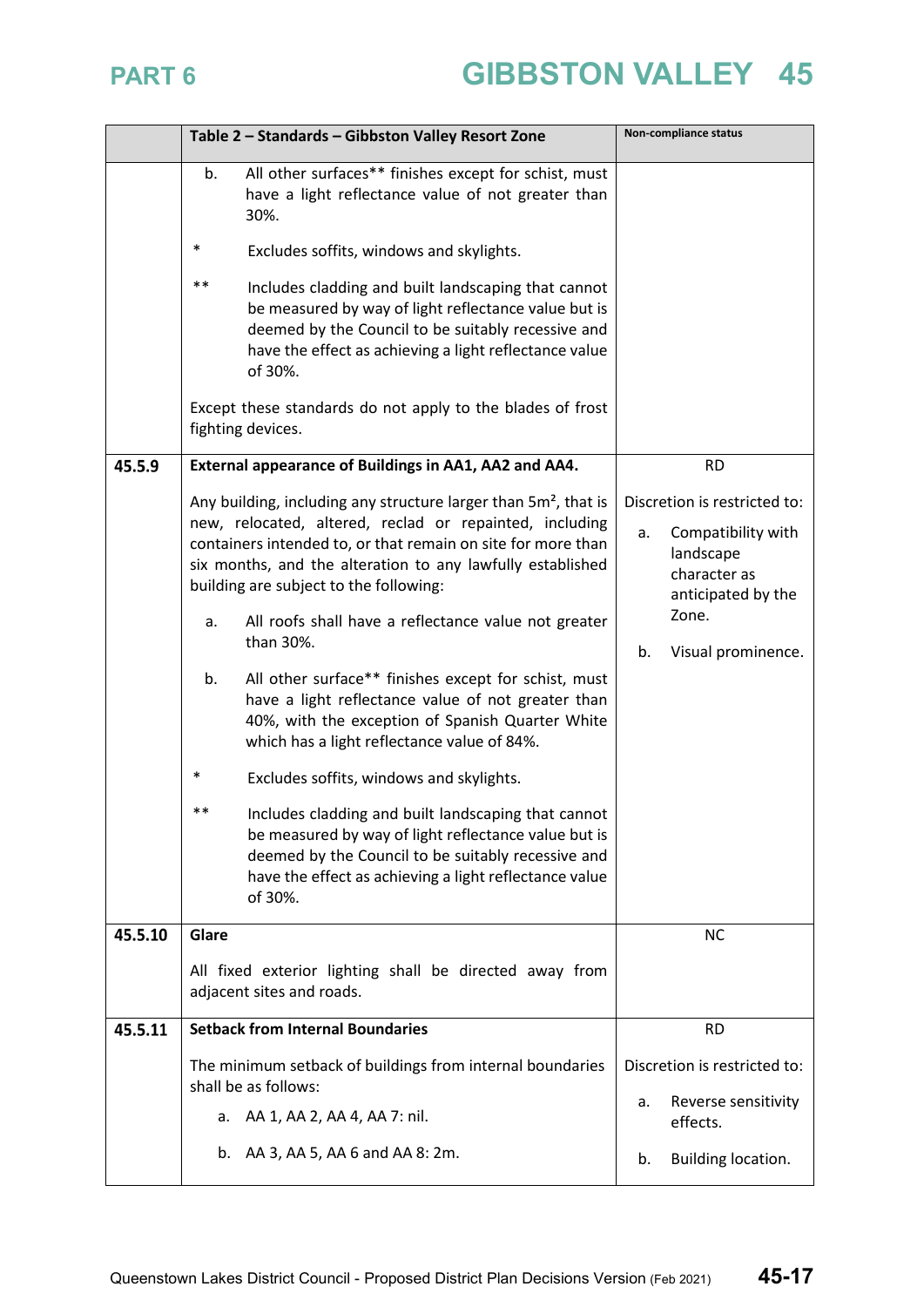|         | Table 2 - Standards - Gibbston Valley Resort Zone                                                                                                                                                                | Non-compliance status                                                                                                                                                                                                                                                                               |
|---------|------------------------------------------------------------------------------------------------------------------------------------------------------------------------------------------------------------------|-----------------------------------------------------------------------------------------------------------------------------------------------------------------------------------------------------------------------------------------------------------------------------------------------------|
|         | OSR, LMA and PL areas, and those parts of AA1 and<br>$\mathsf{C}$ .<br>AA5 that adjoin the Gibbston Character Zone: 15m.<br>Note: this standard does not apply to duplexes where units<br>contain a common wall. | Visual prominence.<br>c.<br><b>Functional need</b><br>d.<br>for buildings to<br>locate within<br>setbacks.                                                                                                                                                                                          |
| 45.5.12 | <b>Setback from Roads</b>                                                                                                                                                                                        | <b>RD</b>                                                                                                                                                                                                                                                                                           |
|         | The minimum setback of buildings from State Highway 6<br>shall be 40m, with the exception of the following:<br>AA1: 10m<br>a.<br>b.<br>AA5: 15m                                                                  | Discretion is restricted to:<br>The degree of<br>a.<br>additional visibility<br>the departure from<br>the standards has<br>from views from<br>State Highway 6.<br>Landscaping and<br>b.<br>earthworks to<br>mitigate visual<br>effects.<br>Effects from road<br>c.<br>noise.                        |
| 45.5.13 | <b>Building Coverage in AA2</b>                                                                                                                                                                                  | <b>RD</b>                                                                                                                                                                                                                                                                                           |
|         | The ground floor area of buildings in AA2 shall not exceed<br>8,000m <sup>2</sup>                                                                                                                                | Discretion is restricted to:<br>Compatibility with<br>a.<br>landscape<br>character as<br>anticipated by the<br>Zone. With<br>particular<br>reference to the<br>capacity of the<br>landscape in AA2<br>to absorb<br>additional<br>development and<br>the retention of<br>rural character<br>overall. |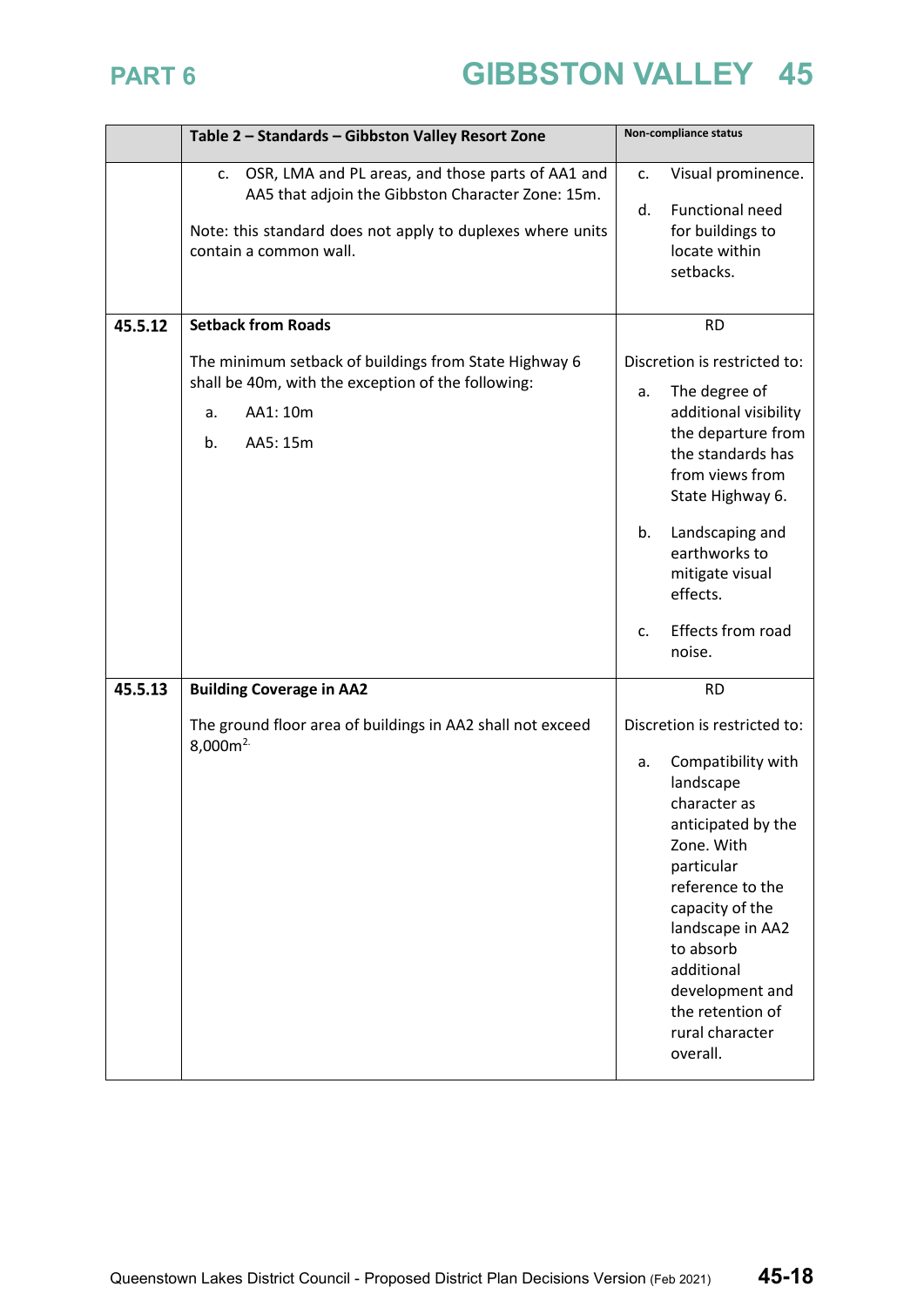|              | Table 2 - Standards - Gibbston Valley Resort Zone                                                                                                                                                                                                                                              | Non-compliance status                                          |
|--------------|------------------------------------------------------------------------------------------------------------------------------------------------------------------------------------------------------------------------------------------------------------------------------------------------|----------------------------------------------------------------|
| 45.5.14<br>a | <b>Building Coverage</b>                                                                                                                                                                                                                                                                       | <b>NC</b>                                                      |
|              | The ground floor area of all buildings shall not be exceeded<br>in the following Activity Areas:                                                                                                                                                                                               |                                                                |
|              | AA1: 8,000m <sup>2</sup><br>a.                                                                                                                                                                                                                                                                 |                                                                |
|              | AA2: 10,300m <sup>2</sup><br>b.                                                                                                                                                                                                                                                                |                                                                |
|              | AA3: 17,500m <sup>2</sup><br>c.                                                                                                                                                                                                                                                                |                                                                |
|              | AA4: 2,500m <sup>2</sup><br>d.                                                                                                                                                                                                                                                                 |                                                                |
|              | AA5: 12,500m <sup>2</sup><br>e.                                                                                                                                                                                                                                                                |                                                                |
|              | f.<br>AA6: 5,000m <sup>2</sup>                                                                                                                                                                                                                                                                 |                                                                |
|              | AA7: 1,000m <sup>2</sup> coverage for non-residential buildings<br>g.                                                                                                                                                                                                                          |                                                                |
|              | AA8: 2,300m <sup>2</sup><br>h.                                                                                                                                                                                                                                                                 |                                                                |
|              |                                                                                                                                                                                                                                                                                                |                                                                |
|              | <b>Other Standards</b>                                                                                                                                                                                                                                                                         |                                                                |
| 45.5.15      | <b>Residential Activity</b>                                                                                                                                                                                                                                                                    | <b>NC</b>                                                      |
|              | Residential Units shall not exceed the following:                                                                                                                                                                                                                                              |                                                                |
|              | AA3: 20 Residential Units.<br>а.                                                                                                                                                                                                                                                               |                                                                |
|              | AA5: 50 Residential Units.<br>b.                                                                                                                                                                                                                                                               |                                                                |
|              | AA6: 8 Residential Units.<br>c.                                                                                                                                                                                                                                                                |                                                                |
|              | AA8: no limit on the number of Residential Units,<br>d.<br>but the number of bedrooms must not exceed 90.                                                                                                                                                                                      |                                                                |
|              |                                                                                                                                                                                                                                                                                                |                                                                |
| 45.5.16      | Residential Activity within visitor accommodation buildings                                                                                                                                                                                                                                    | <b>NC</b>                                                      |
|              | Within those visitor accommodation buildings in<br>a.<br>AA2, AA3, AA5 and AA6 where residential activity is<br>not provided for by Rule 45.5.15, residential activity<br>shall be limited to that undertaken by the owners of<br>the units for not more than 180 nights per year per<br>unit. |                                                                |
|              | Within AA2, residential activity permitted by rule<br>b.<br>45.5.16.a shall be limited to 85 visitor<br>accommodation units.                                                                                                                                                                   |                                                                |
| 45.5.17      | Homestay                                                                                                                                                                                                                                                                                       | C                                                              |
|              | Must not exceed 5 paying guests on a site per night.<br>a.                                                                                                                                                                                                                                     | Control is reserved to:                                        |
|              | The Council must be notified in writing prior to the<br>b.<br>commencement of a Homestay activity.                                                                                                                                                                                             | The scale of the<br>a.<br>activity, including<br>the number of |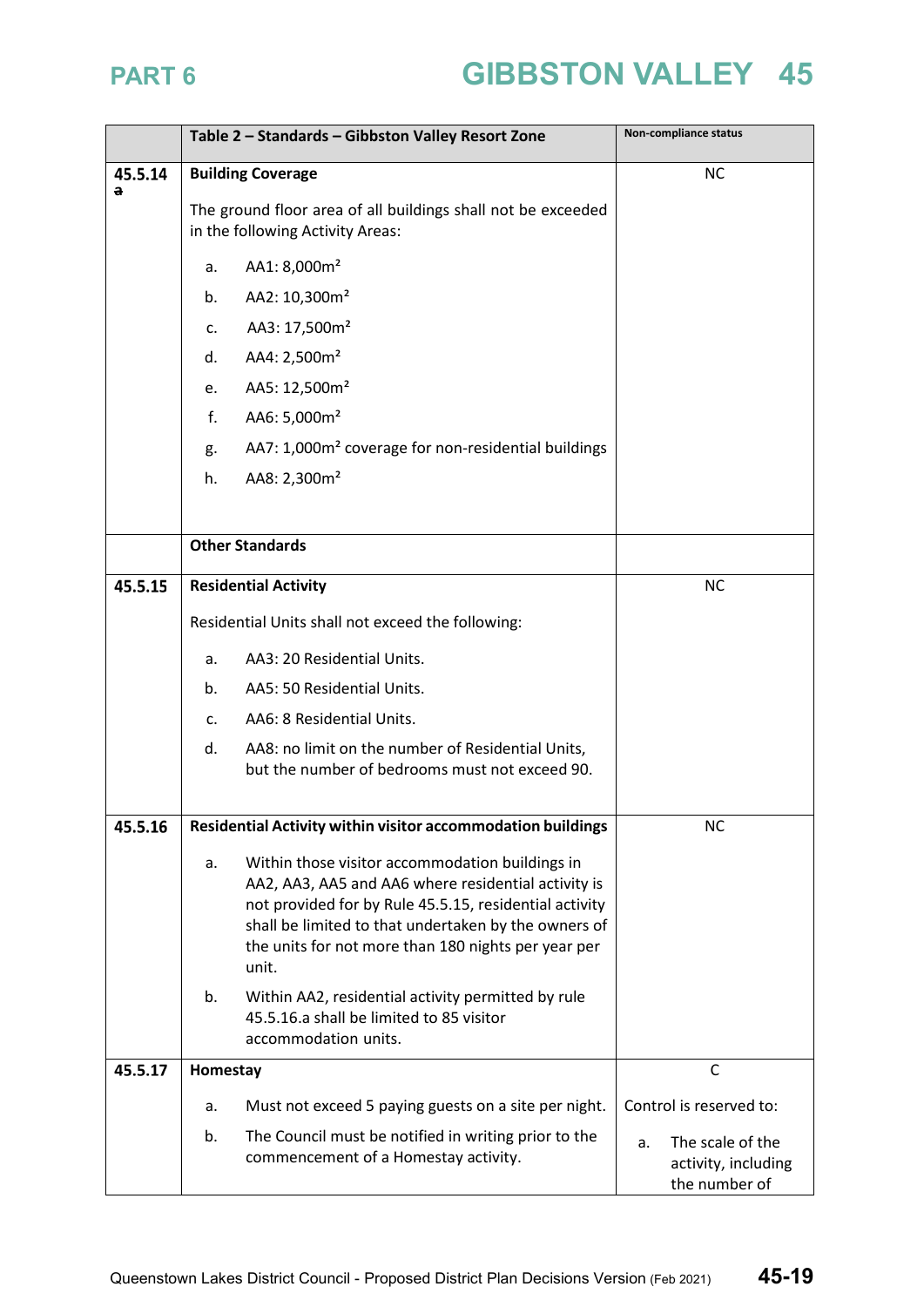|         | Table 2 - Standards - Gibbston Valley Resort Zone                                                                                                                                                                                     | Non-compliance status                                                                                            |
|---------|---------------------------------------------------------------------------------------------------------------------------------------------------------------------------------------------------------------------------------------|------------------------------------------------------------------------------------------------------------------|
|         | Up to date records of the Homestay activity must<br>c.<br>be kept, including a record of the number of guests<br>staying per night, and in a form that can be made<br>available for inspection by the Council at 24 hours'<br>notice. | guests per night<br>and the number<br>guest nights the<br>activity operates in<br>a 12 month period.             |
|         |                                                                                                                                                                                                                                       | The management<br>b.<br>of noise, rubbish<br>and outdoor<br>activities.                                          |
|         |                                                                                                                                                                                                                                       | The keeping of<br>c.<br>records of<br>Homestay use, and<br>availability of<br>records for Council<br>inspection. |
|         |                                                                                                                                                                                                                                       | Monitoring<br>d.<br>requirements,<br>including<br>imposition of an<br>annual monitoring<br>charge.               |
| 45.5.18 | <b>Commercial and Retail Activities in AA4</b>                                                                                                                                                                                        | <b>NC</b>                                                                                                        |
|         | a. Individual Retail activities shall not exceed 300m <sup>2</sup> gross<br>floor area;                                                                                                                                               |                                                                                                                  |
|         | b. Individual Office activities shall not exceed 200m <sup>2</sup> gross                                                                                                                                                              |                                                                                                                  |
|         | floor area;                                                                                                                                                                                                                           |                                                                                                                  |
|         | c. Rules 45.5.18 (a) and (b) exclude Hotels and Taverns.                                                                                                                                                                              |                                                                                                                  |
|         | Note: All associated office, storage, staffroom and<br>bathroom facilities used by the activity shall be included in<br>the calculation of the gross floor area.                                                                      |                                                                                                                  |
| 45.5.19 | <b>Home Occupation</b>                                                                                                                                                                                                                | <b>RD</b>                                                                                                        |
|         | The maximum net floor area of home occupation<br>а.<br>activities shall be 50m <sup>2</sup> .                                                                                                                                         | Discretion is restricted to:                                                                                     |
|         | No goods, materials or equipment shall be stored<br>b.<br>outside a building.                                                                                                                                                         | a. The nature, scale<br>and intensity of the<br>activity in the                                                  |
|         | All manufacturing, altering, repairing, dismantling<br>c.<br>or processing of any goods or articles shall be                                                                                                                          | context of the<br>surrounding area.                                                                              |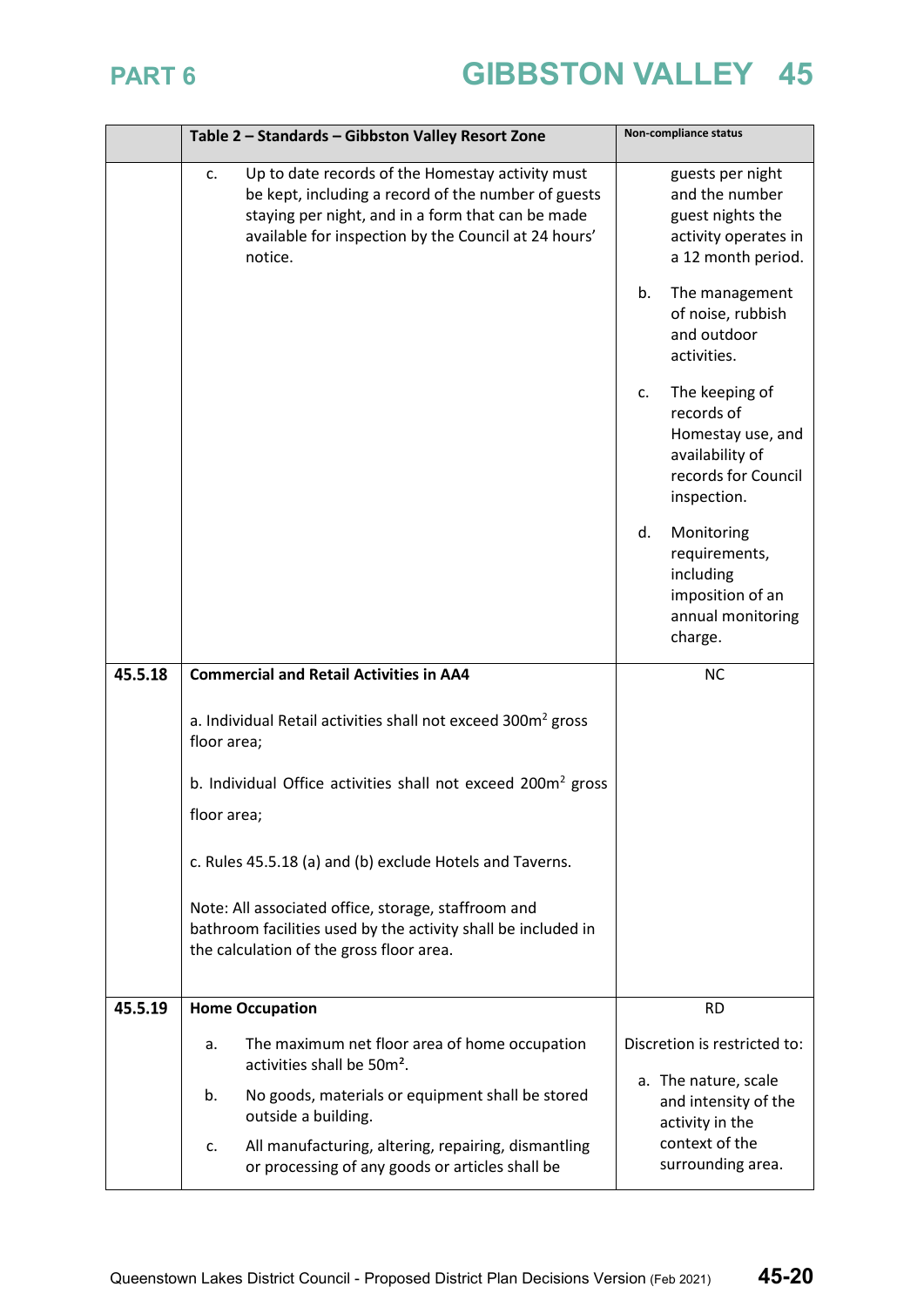|         | Table 2 - Standards - Gibbston Valley Resort Zone                                                                                                                                                                                                                                                                                                                                                                     | Non-compliance status                                                                                                                                                                                                                                                                                          |
|---------|-----------------------------------------------------------------------------------------------------------------------------------------------------------------------------------------------------------------------------------------------------------------------------------------------------------------------------------------------------------------------------------------------------------------------|----------------------------------------------------------------------------------------------------------------------------------------------------------------------------------------------------------------------------------------------------------------------------------------------------------------|
|         | carried out within a building.                                                                                                                                                                                                                                                                                                                                                                                        | b. The extent to which<br>the activity requires<br>a rural location<br>because of its<br>affiliation to rural<br>resources.<br>c. Screening and<br>location of storage<br>areas for waste<br>materials.<br>d. Access safety and<br>transportation<br>effects.                                                  |
| 45.5.20 | Commercial recreation activity undertaken outdoors shall<br>not involve more than 10 persons in any one group.                                                                                                                                                                                                                                                                                                        | $\mathsf{C}$<br>Control is limited to:<br>a. Nature and scale of<br>the activity.<br>b. Hours of operation.<br>c. Proximity of the<br>activity to<br>established living<br>accommodation<br>outside of the<br><b>Gibbston Valley</b><br>Resort Zone.<br>d. The extent and<br>location of signage.<br>e. Noise. |
| 45.5.21 | Frost Fans on sites adjoining AA6 and AA8                                                                                                                                                                                                                                                                                                                                                                             | <b>RD</b>                                                                                                                                                                                                                                                                                                      |
|         | Within Activity Areas AA6 and AA8, any room within a<br>residential unit or visitor accommodation that is normally<br>used for sleep shall be designed and constructed to achieve<br>an indoor noise level no greater than 35dB LA <sub>eq</sub> (15min). The<br>design shall be based on an external noise level incident on<br>the facade of 55dB $LA_{eq}$ (15min) using the frequency<br>spectrum of a frost fan. | Discretion is restricted to:<br>a. Avoiding or<br>mitigating adverse<br>noise effects from<br>frost fans on<br>adjacent sites,<br>including potential<br>intensification of<br>vineyards.                                                                                                                      |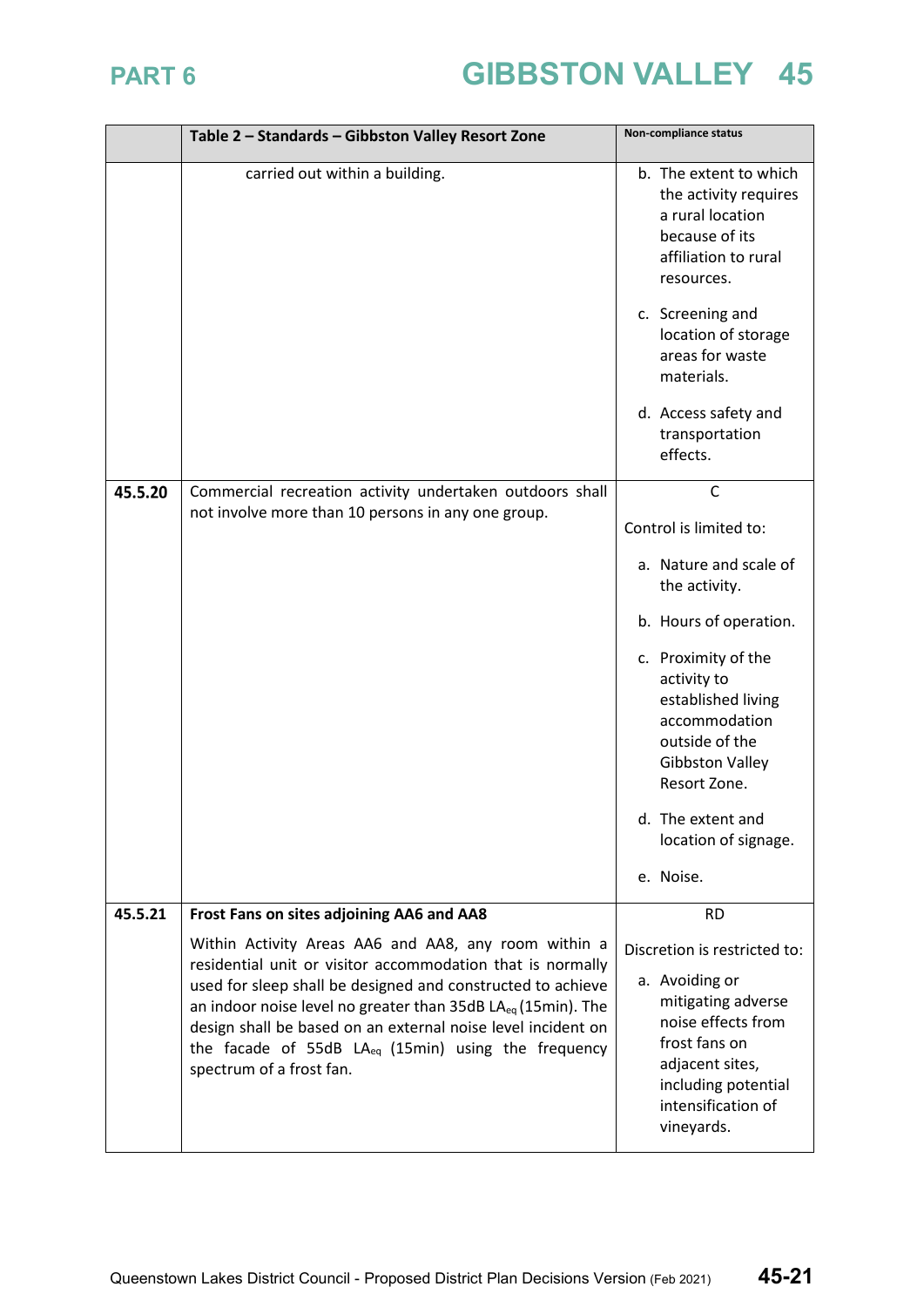### 45.6 **Non-Notification of Applications**

Any application for resource consent for controlled or restricted discretionary activities shall not require the written consent of other persons and shall not be notified or limited-notified, with the exception of the following:

- a. Rule 45.4.28 Mining and Mining Activity.
- b. Rule 45.5.4 Access from State Highway 6.
- c. Rule 45.5.5 Building Size.
- d. Rule 45.5.11 Setback from internal boundaries.
- e. Rule 45.5.12 Setback from Roads.
- f. Rule 45.5.22 Frost Fans on sites adjoining AA6 and AA8.